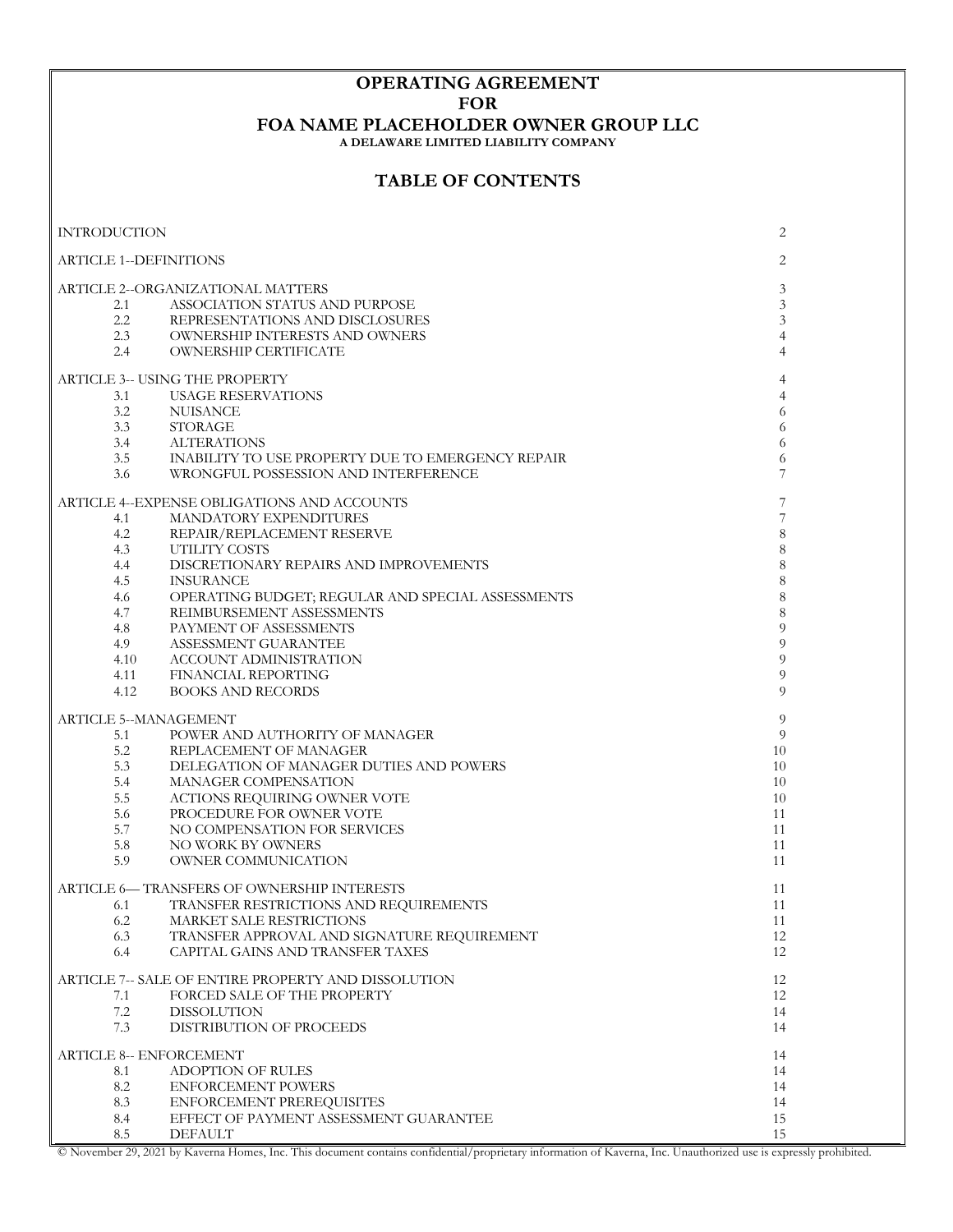| 8.6 | <b>SECURITY INTEREST</b>                  | 16 |
|-----|-------------------------------------------|----|
| 8.7 | PRE-CONDITIONS FOR DEFAULT-TRIGGERED SALE | 16 |
| 8.8 | LENDER PROTECTION                         | 16 |
|     |                                           |    |
|     | ARTICLE 9--GENERAL PROVISIONS             |    |
| 9.1 | <b>NOTICES</b>                            |    |
| 9.2 | <b>JURISDICTION AND APPLICABLE LAW</b>    |    |
| 9.3 | DISPUTE RESOLUTION                        | 18 |
| 9.4 | <b>INDEMNIFICATION</b>                    | 18 |
| 9.5 | <b>ATTORNEY FEES</b>                      | 18 |
| 9.6 | OTHER GENERAL PROVISIONS                  | 18 |
|     | CERTIFICATE OF ADOPTION                   | 19 |
|     |                                           |    |

### **INTRODUCTION**

An organizer has filed a Certificate of Formation for FOA NAME PLACEHOLDER OWNER GROUP LLC (the "Association"), a Delaware limited liability company, with the Delaware Division of Corporations, and the organizer now desires to adopt this Operating Agreement for the Association. The Association will own real property commonly known as PROPERTY ADDRESS PLACEHOLDER, DOMINICAN REPUBLIC (the "Property"). This Agreement is intended to govern the operation of the Association, and the affairs of the Owners with regard to the Association and the Property.

### **ARTICLE 1--DEFINITIONS**

The following initially capitalized nouns have the meanings set forth below whenever used in this Agreement.

**"Agreement"** means this Operating Agreement as amended, restated or supplemented from time to time.

**"Assessment"** refers to certain Obligations of Owners to the Association. There are three types of Assessments: (i) Regular Assessments, which are periodic payments all Owners make to fund the operating expenses and reserve needs of the Association and the Property; (ii) Special Assessments, which are occasional payments all Owners make to fund extraordinary or unexpected expenses; and (iii) Reimbursement Assessments, which are fines, fees or charges payable by a particular Owner for services consumed, property damage or loss, or wrongful possession.

**"Association"** means FOA NAME PLACEHOLDER OWNER GROUP LLC, a Delaware limited liability company.

**"Association Personal Property"** means personal property acquired, owned, and maintained by the Association for use by the Parties while using the Property, such as fixtures, furnishings, decorations, appliances, electronics, linens, cookware, tableware, and supplies.

**"Kaverna"** as used in this Agreement means, collectively, Kaverna Homes LLC, a Delaware limited liability company and any other entity controlling, controlled by, or under common control with, Kaverna Homes LLC. The word "control", as used in this definition, means the possession, directly or indirectly, of the power to direct or cause the direction of management, policies and decision-making, whether through the ownership of voting interests or by contract or otherwise, and/or the possession of direct or indirect equity or beneficial interests in greater than 50% of equity or profits. Notwithstanding this definition, references to Kaverna in this Agreement are not intended to refer to the Association.

**"Default"** is defined in Section 8.5.

**"Effective Date"** means the date determined under Section 9.1.

**"Governmental Regulations"** means all applicable regulations of any governmental entity with jurisdiction over the Property or the Association.

**"Group"** means a group of Parties who together constitute one Owner and who together hold one Ownership Interest.

**"Invitee"** means, for any particular Owner: (i) any Party that is the Owner or is part of the Group comprising the Owner; (ii) any non-Party visiting the Property at the direct or indirect invitation of any such Party; and (iii) any non-Party visiting the Property at the invitation of another person who is such Owner's Invitee.

**"Lender"** means any person, including the Association, the Manager, Kaverna, a financial institution, or other natural person or entity, that makes a loan to an Owner secured such Owner's Ownership Interest.

**"Lien"** means any security interest, pledge, hypothecation, or encumbrance of any kind.

**"Manager"** means Kaverna and any successor Manager appointed under Section 5.2.

**"Management Agreement"** means, collectively, any agreement between the Association and the Manager that has not been entirely terminated or superseded by another, subsequent Management Agreement.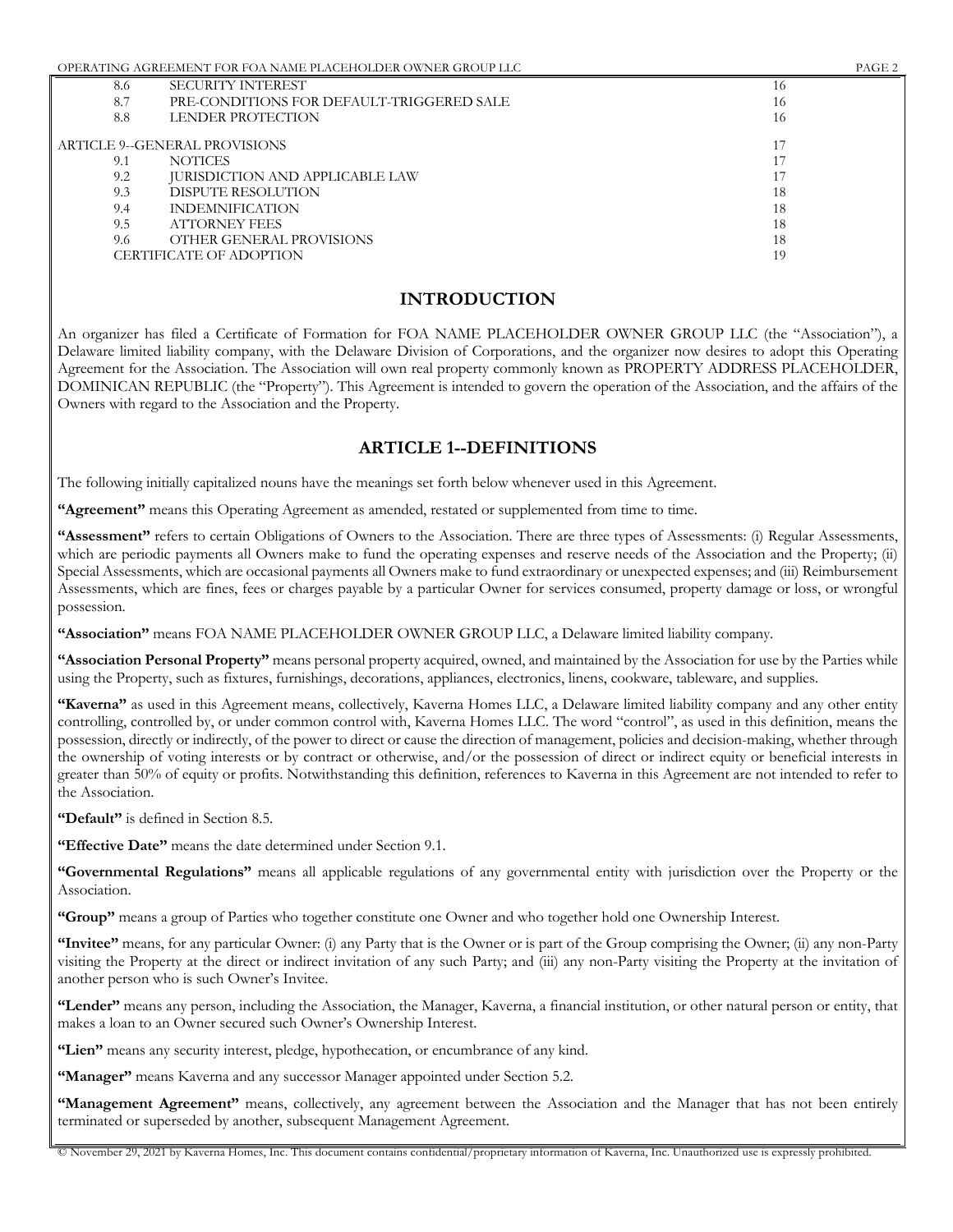**"Mandatory Expenditure"** means any cost explicitly described as such in this Agreement.

**"Notice"** means a writing prepared and transmitted in accordance with Section 9.1.

**"Obligations"** means, with respect to any Party, all liabilities and obligations of such Party to the Association.

**"Owner"** means an individual person that owns the entirety of an Ownership Interest by him/herself. When an Ownership Interest is owned by more than one person, the term "Owner" refers, collectively, to the group of persons that owns the Ownership Interest.

**"Ownership Interest"** means a discrete set of rights and duties as defined in this Agreement, including a right to vote and a right to use the Property, and the duty to pay certain expenses and adhere to certain rules. There are exactly eight Ownership Interests, each permanently assigned an identifying number ("Ownership Interest 1", "Ownership Interest 2", and "Ownership Interest 3") as shown on its Ownership Certificate. When an Ownership Interest is transferred, its number, and all rights and obligations associated with it, shall remain the same.

#### **"Owner Representative"** is defined in Section 2.3.

**"Party"** means any individual or entity that is an Owner in his/her own right, or part of a Group that is an Owner.

**"Party Certification"** means the form filled out by each Party when he/she/it first acquires an interest in the Association. The template for this form is attached to this Agreement as Exhibit A.

**"Property"** means the real property commonly known as PROPERTY ADDRESS PLACEHOLDER, DOMINICAN REPUBLIC.

**"Rules"** is defined in Section 8.1.

## **ARTICLE 2--ORGANIZATIONAL MATTERS**

#### **2.1 ASSOCIATION STATUS AND PURPOSE**.

- **A.** The Association is a manager-managed limited liability company formed under the laws of the State of Delaware. The rights and liabilities of the Owners shall be determined pursuant to applicable law and the Agreement. To the extent that the rights or obligations of any Owner are different by reason of any provision of this Agreement than they would be in the absence of such provision, this Agreement shall control.
- **B.** The Association's purpose is to maintain and preserve the Property and the Association Personal Property in excellent condition, to provide each Owner the benefits of owning a spectacular and luxurious vacation home without the worries, burdens and costs of individually acquiring, furnishing, and managing the home, and to minimize the risks of owning with others through a comprehensive system of management infrastructure and payment guarantees. By signing this Agreement and becoming part of the Association, each Party confirms that he/she will not take part in day-to-day management, and will have very little control over the operation, of the Association or the Property.
- **C.** Use of the Property is restricted to Owners and their guests, each of whom will have usage rights. The Property will never be rented. The Association has no business purpose and will not engage in any income-generating activity. The revenue of the Association will consist solely of Owner membership dues and fees, all income will be used for the management, maintenance, and care of the Property and Association Personal Property, and for activities provided to or on behalf of Owners. The Association shall not distribute any amounts (other than rebates of excess membership dues) to any Owner or individual, and may elect to have Internal Revenue Code §528 (applicable to nonprofit homeowners associations) apply.
- **D.** The Ownership Interests are not intended to be investment opportunities. While the Property and the Ownership Interests might increase in value, no one should purchase an Ownership Interest with the intention of earning income or profit.
- **E.** Except as expressly set forth in this Agreement or in the Rules, or required by law, no Owner shall be personally liable for any debt, obligation, or liability of the Association, whether that liability or obligation arises in contract, tort, or otherwise. Notwithstanding the preceding sentence, however, it is expressly intended that the Owners be responsible to the Association for costs and expenses associated with the Property as provided in this Agreement and the Rules, and nothing in this Agreement, the Rules, or applicable law, shall be interpreted to relieve any Owner or Party from the obligations imposed by this Agreement and the Rules.

**2.2 REPRESENTATIONS AND DISCLOSURES.** Signing this document signifies that the signer acknowledges, understands and agrees with each of the representations in this Section. The Association is intended to be a nonprofit entity, and Ownership Interests are intended to be time-based homeowners association interests, under all applicable federal and state law. Although it is possible that the Property and/or Ownership Interests may increase in value, the expectation of income or profit is not the primary motivating factor underlying the signer's purchase of an Ownership Interest. No individual or entity has at any time expressly or implicitly represented, guaranteed, or warranted that: (i) the purpose of the Association is to generate fees, income or profits of any kind to or for the benefit of any Party; (ii) the purchase of an Ownership Interest is likely to generate any income, profit or investment return for any Party; or (iii) that a Party may easily sell or transfer an Ownership Interest. Ownership of an ownership interest is unlikely to result in more favorable tax treatment (with regard to income tax, estate tax, property tax, transfer tax, or any other type of tax, whether imposed by the United States government, the government of a state within the United States, any government entity of the Dominican Republic, or any government entity of the country of residence of a Party)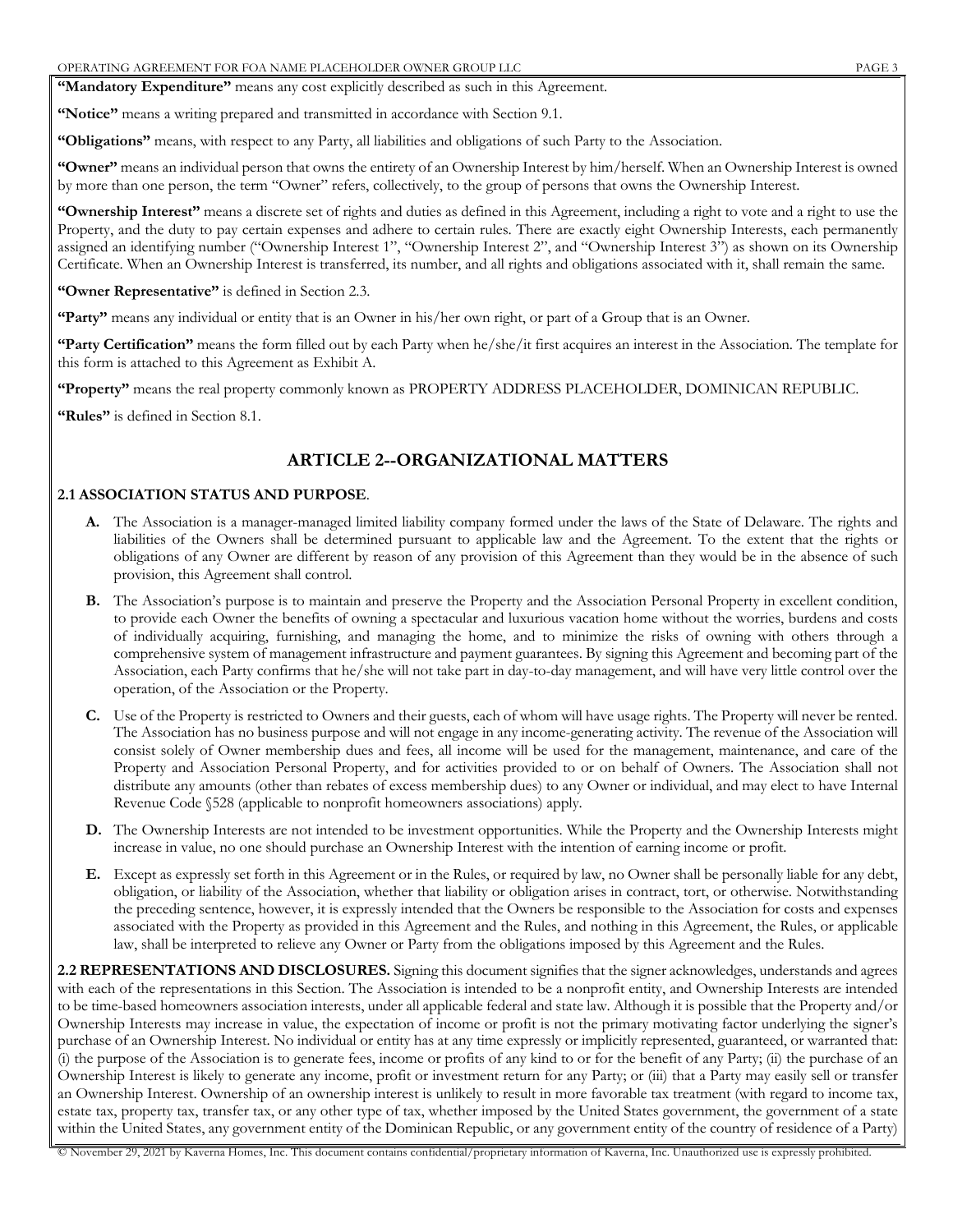as compared with direct ownership of the Property. The right to transfer, or create a Lien against, an Ownership Interest is restricted as set forth in this Agreement. The Party has been advised to consult with his/her own attorney regarding all legal matters concerning the Association and the tax consequences of participating in the Association, and has done so, to the extent he/she considers necessary.

#### **2.3 OWNERSHIP INTERESTS AND OWNERS**.

- **A.** Association ownership is divided into eight discrete shares referred to as Ownership Interests. The number of Ownership Interests is intended to be permanently fixed. The transfer of a portion of an Ownership Interest will never have the effect of creating one or more additional Ownership Interest, or adding to the number of Owners (which shall always be equal to the number of Ownership Interests). Rather, the transfer of a portion of an Ownership Interest shall mean that the transferee becomes part of the Group that owns such Ownership Interest. No person shall be entitled to claim that he/she is only obligated to pay or fulfill only a percentage or other portion of the obligations associated with an entire Ownership Interest.
- **B.** Where an Ownership Interest is owned by a single natural person, such individual shall be deemed an Owner and a Party. Where an Ownership Interest is owned by a Group, such persons shall collectively be deemed one Owner, and each of the natural persons shall be deemed a Party. Where an Ownership Interest is owned by a single entity, the entity shall be deemed an Owner and a Party. Natural persons or entities that hold ownership or beneficial interests in the entity shall not be deemed Owners or Parties under this Agreement. Where an Ownership Interest is owned by a Group that includes an entity, the Group, collectively, shall be deemed one Owner, and each natural person and entity within the Group shall be deemed a Party; however, natural persons or entities that hold ownership or beneficial interests in the entity shall not be deemed Owners or Parties under this Agreement.
- **C.** When an Ownership Interest is owned by a Group, the following additional provisions shall apply: (i) each entity and natural person within the Group shall be jointly and severally liable for all obligations and responsibilities associated with such Ownership Interest; (ii) any act or omission by any Party who is part of such Group, or any Invitee of any such Party, shall be deemed the act or omission of the Group; and (iii) all rights associated with the Ownership Interest are jointly held by the persons within the Group and, absent a written agreement or provision of law to the contrary, all such persons shall be deemed to have equal control of such rights. Each Group must provide Notice to the Manager within ten days of the date on which there is any addition, subtraction or other change to the Parties constituting the Group. In addition, within ten days from the Effective Date of a Notice from the Manager so requesting, the Owner Representative for the Group shall: (i) disclose the full legal names of each person with any direct or indirect ownership interest in the Group; and (ii) obtain the signature of any person or entity within the Group on a document guaranteeing the obligations of the Group to the other Owners under the terms of this Agreement.
- **D.** At all times, each Ownership Interest shall have exactly one natural person acting as its Owner Representative; no Ownership Interest shall have two or more Owner Representatives. When an Ownership Interest is owned by a single natural person, such person shall be deemed the Owner Representative. When an Ownership Interest is owned by a single entity or a Group, the identity of the Owner Representative shall be as specified in a Notice, signed by all Parties comprising the Owner, sent or given to the Manager. The identity of the Owner Representative may be changed for any Ownership Interest, at any time, in the same manner. Notwithstanding anything to the contrary in this Agreement, during any period when there is no single person properly designated as the Owner Representative for an Ownership Interest, the Owner of such Ownership Interest shall not be entitled to vote or receive Notices under this Agreement, but the Manager shall be deemed to have provided Notice to such Owner when the Notice is sent to any Party who is part of the Owner or holds an interest in any entity that is such a Party.

**2.4 OWNERSHIP CERTIFICATE**. Each Ownership Interest shall be represented by an Ownership Certificate in the form attached to this Agreement as Exhibit B. The Ownership Certificate for a particular Ownership Interest may be replaced from time to time in connection with transfers of the Ownership Interest or loss of an Ownership Certificate, provided that no new or replacement Ownership Certificate shall be created or issued unless the previously existing Ownership Certificate for that particular Ownership Interest has been destroyed or, in the case of loss, an affidavit attesting to the loss is signed by the Owner Representative. Each Ownership Certificate shall identify the Ownership Interest number designation (such as "Ownership Interest 1", "Ownership Interest 2" etc.) for the Ownership Interest it represents. In general, as provided in Section 4.12, the original Ownership Certificate for each Ownership Interest shall be kept by the Manager; however, in instances where a loan made by a Lender is secured by the Ownership Interest, the original Ownership Certificate shall be held by the Lender. In either case, only copies of Ownership Certificates shall be distributed to Owners.

### **ARTICLE 3—USING THE PROPERTY**

#### **3.1 USAGE RESERVATIONS**.

- **A. Usage Rights Overview**. Each Ownership Interest shall be entitled to reserve usage of the Property for specific periods of time ("Usage Blocks") and, during that time, the Owner shall have the exclusive right to use the Property subject only to the limitations in this Agreement and the Rules. There are two categories of reservations, Advance-Planned Reservations and Short-Notice Reservations, and each category is subject to different policies as described below.
- **B**. **Permitted Users**. During an Owner's reserved Usage Block, the Property may be used by any Invitee of the Owner who reserved it, including a person who stays overnight at the Property when no Party is present (an "Unaccompanied Guest"). At least 24 hours before the beginning of the Usage Block, the Owner must provide Notice to the Manager of the number of persons the Owner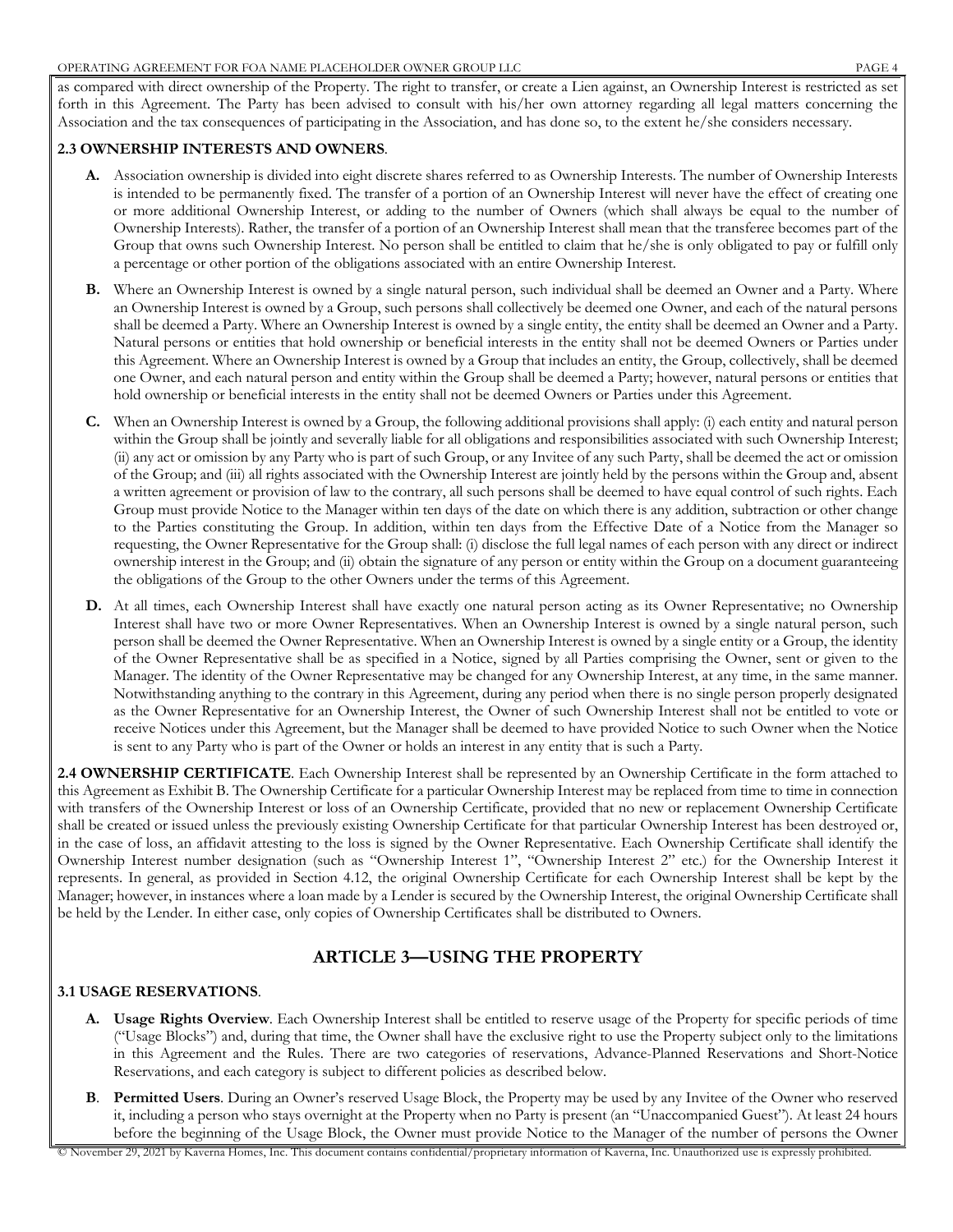expects to be present during the Usage Block and, when Unaccompanied Guests will be there, the name(s) and mobile telephone number(s) of each Unaccompanied Guest. Advertised rentals and reciprocal exchanges of the Property are prohibited. A rental or exchange shall be considered "advertised" if it is offered to the general public, or through any website or publication. Each Owner may exchange all or part of his/her Usage Block with another Owner. Notice of an exchange must be provided to the Manager at least seven (7) days prior to the beginning of any exchanged usage period. When an Owner receives usage through an exchange, such Owner shall be deemed to have assumed all of the usage-related responsibilities imposed by this Agreement upon the Owner to whom the usage was previously assigned, and the Owner who relinquished the usage shall be deemed to have been released of all such responsibilities.

- **C**. **General Reservation Limits and Rules**. The following restrictions apply to all Owner reservations.
	- **(1)** Each Ownership Interest may reserve use of the Property for a maximum of 45 total Usage Days during any 365-day period, of which no more than  $\_\_\_\$  may be Peak Usage Days. In general, a "Usage Day" means a single 24-hour period beginning at 4PM; however, on the last day of a Usage Block, the Usage Day shall end at 11AM to allow adequate time for the Property to be inspected, cleaned and readied for the next arrival. A "Peak Usage Day" means a Usage Day within one of the following "Peak Usage Periods":
	- **(2)** The maximum length of each Usage Block is 28 Usage Days; however, an Ownership Interest may reserve two or more Usage Blocks back-to-back, subject to the annual limits described in Subsection (1) above.
	- **(3)** When an Owner cancels a reservation 60 or more days before its first day, the cancelled reservation shall be treated as if it never existed for the purposes of the annual limits described in Subsection (1) above. However, except as otherwise provided in the last sentence of this Subsection (3), when an Owner cancels less than 60 days in advance, each of the Usage Days of the cancelled reservation shall count for the purposes of calculating whether the Owner has exceeded the annual limits unless either: (i) another Owner reserves some or all of the Usage Days released by the cancelling Owner, in which case the newlyreserved days shall be not be considered used by the cancelling Owner; or (ii) the Manager determines, in its sole discretion, that applying the normal cancellation period would be unreasonable or unfair. The provisions of the preceding sentence shall not apply when an Owner who cancels his/her reservation simultaneously reserves a Usage Block of exactly the same length that became available due to a cancellation by another Owner.
	- **(4)** The last day of a Usage Block cannot be a Saturday, the day immediately before any US legal Monday holiday, or the day immediately before July 4, Thanksgiving, Christmas Eve, Christmas Day, New Years Eve, or New Years Day.
	- **(5)** Each Owner acknowledges and understands that, as a consequence of the occasional removal of the Property from service for maintenance and repair, he/she may not be able to reserve 45 days of usage during a particular one-year period, and that such inability shall not entitle the Owner to receive any compensation from the Association, the Manager, or any other Owner.
- **D**. **Advance-Planned Reservation Limits and Rules**. Advance-Planned Reservations must be made at least 10 days before the first Usage Day of the reservation. For example, an Advance-Planned Reservation that begins on February 15 could be made on February 5, but could not be made on February 6. Each Ownership Interest may hold up to two Advance-Planned Reservations at any particular time; an Ownership Interest that holds two Advance-Planned Reservations cannot make another one until he/she uses one of the Advance-Planned Reservations he/she already holds.
- **E**. **Short-Notice Reservation Limits and Rules**. Short-Notice Reservations can made be between nine days and one day before the first Usage Day reserved. An Ownership Interest can make a Short-Notice Reservation regardless of the number of Advance-Planned Reservations it holds.
- **F**. **Special Reservation Rules for Association Startup**. The provisions of this Subsection F shall supersede any conflicting provisions of the preceding Subsections. When the Manager establishes the date when the Property will first be ready for Owner use, the Manager shall contact the Owner Representative for each Ownership Interest in the order that the buyer of the Ownership Interest provided his/her first purchase money deposit. Each Ownership Interest shall then be entitled to make one Advance-Planned Reservation. After each Ownership Interest has made its first Advance-Planned Reservation, Owners may begin to make additional Advance-Planned Reservations and Short-Notice Reservations as described above.
- **G**. **Reservation Procedures**. To the extent reasonably possible, the Manager shall establish and maintain an online usage reservation portal to implement and administer the Association's reservation system. Where an aspect of the system cannot be effectively accomplished through an automated portal, or where the portal fails, the Manager shall create an alternative procedure. Notwithstanding anything to the contrary in this Agreement, the Manager shall have the discretion and authority to create reasonable procedures and policies to implement the usage system described in this Agreement, and it is acknowledged and agreed by all Owners that such procedures may differ in certain respects from those described in the Agreement. Any such variation is permissible provided it does not undermine the fundamental aspects of the usage rights granted by this Agreement, or operate to create a systematic unfairness that favors the rights of certain Owners over the rights of others.
- **H. Mandatory Cleaning and Inspection**. The Manager shall arrange for a professional service to clean and inspect the Property after each Usage Block, and to prepare the Property for use by the next guest. Such preparation shall include the move-out, move-in, and set-up of each Owner's personal property stored at the Property. The fee for the mandatory inspection/cleaning/setup may vary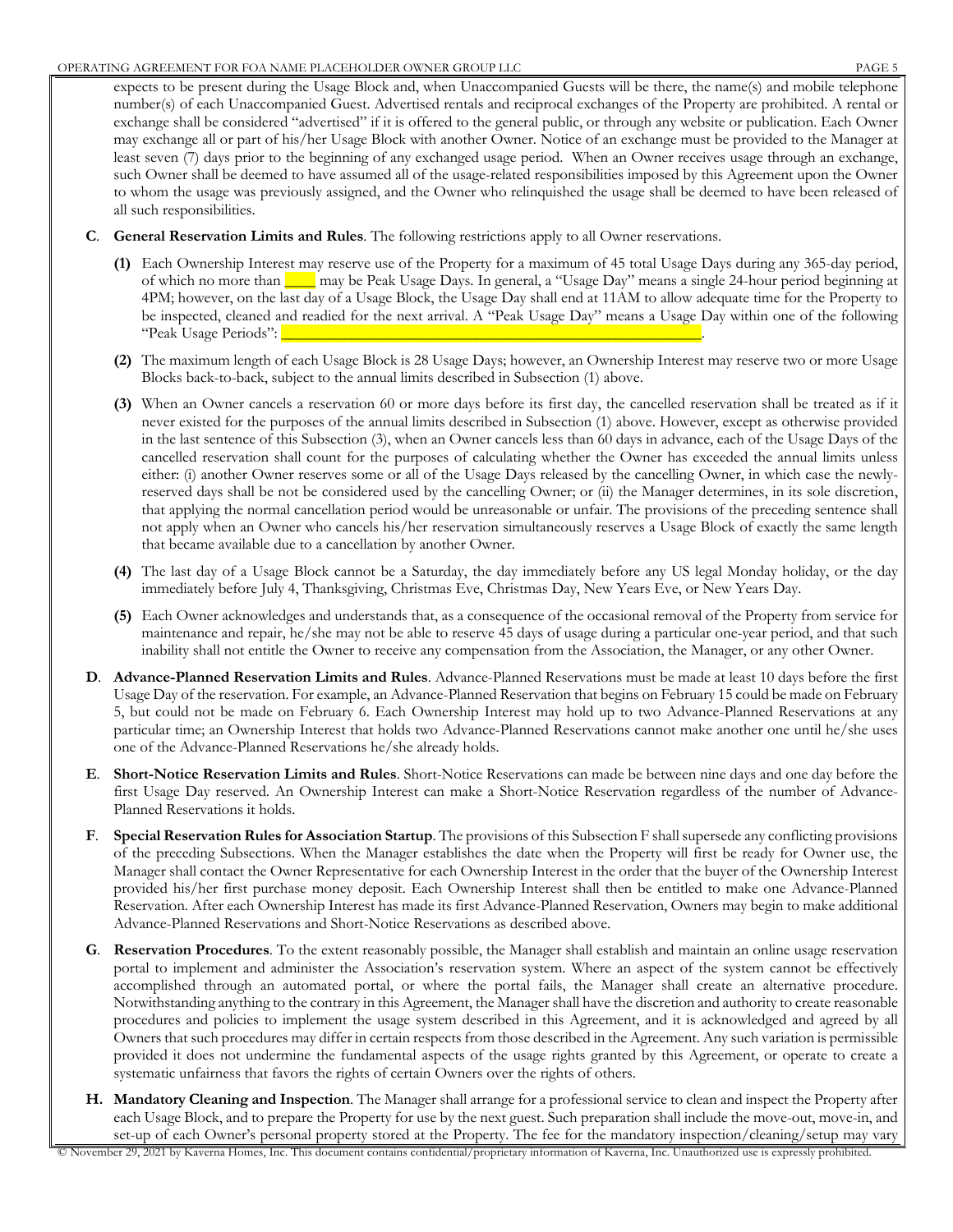depending on the duration of Usage Block it follows, time of year, and other factors. The fee schedule shall be established by the Manager, and may be adjusted from time to time, provided that no fee adjustment shall take effect less than 30 days prior to the Effective Date of a Notice to all Owners stating the adjusted fee. Such fee shall be paid by the Owner who reserves the Usage Block immediately preceding the inspection/cleaning/setup. If an Owner fails to pay such fee immediately when billed, the Manager shall make such payment on behalf of the Owner, and then re-bill such Owner for the amount of the fee plus an additional 15% for administrative overhead. If an Owner fails to pay such re-billing in full, and without offset or deduction of any kind, within 30 days, a Reimbursement Assessment shall be imposed in the amount of the obligation.

- **I. Check-In and Check-Out**. The Manager shall establish systems and procedures for Owners and guests accessing the Property at the beginning of Usage Blocks and leaving the Property at the end of Usage Blocks. Such systems and procedures shall be binding on all Owner and guests in all circumstances, and no Owner or guest shall have the right to access the Property at the beginning of a stay, or leave it at the end of the stay, in a manner that violates or deviates from the Manager-established policies.
- **J. Additional Services**. The Manager may choose to offer additional service to Owners and guests such as personal shopping and provisioning of the Property prior to and during a Usage Block, mid-stay housekeeping, dry cleaning and laundry services, event scheduling, etc. The Manager shall establish the charges for these services and shall provide a schedule of the available services and costs to each Owner upon request.
- **K. Unreserved Time Periods**. Except as provided in Section 3.5, no usage of the Property is allowed during any period when the Property has not been reserved as described in the preceding Subsections.

**3.2 NUISANCE**. Smoking of all substances, and including electronic smoking, is strictly prohibited in all indoor areas of the Property. The maximum number of persons allowed to sleep overnight on the Property shall be equal to twice the number of rooms outfitted with beds or convertible sofas. Dogs and cats are permitted on the Property; all other pets are prohibited. The Manager shall have discretion to implement restrictions and requirements pertaining to pets, such as pet-prohibited areas, furniture covering requirements, cleaning surcharges, etc. No one shall use any part of the Property in a way that is noxious, illegal, annoying or offensive to a person of reasonable and normal sensitivity. No activity may be carried on that adversely affects insurance coverage or rates on the Property. No one shall do or permit anything to be done which is in violation of a Governmental Regulation, or which will or may decrease the attractiveness, desirability or value of the Property as a whole. No one under the age of 21 shall be permitted at the Property unless he/she is accompanied by another person who is 21 or older.

**3.3 STORAGE**. The Association will provide a storage facility in which each Owner may store personal items between visits to the Property. Such storage facility shall be reasonable in size and may be on-site or off-site. No Ownership Interest may occupy more than its equal one eighth share of such available storage area. No one shall be permitted to enter the Property to obtain access to stored items any time other than while he/she is entitled to possession of the Property under this Agreement. Neither the Association, nor the Manager, nor any agents or employee of either, shall be responsible for the loss or damage of any stored item, and each Party hereby waives any right he/she may have to seek recovery for such loss or damage regardless of the circumstances. An Owner or guest may bring any item of personal property to the Property provided he/she removes it from the Property when he/she leaves or, in the case of an Owner, stores it in Owner storage facility. Except as otherwise provided in this Section, Aany item left in the Property may be removed or disposed of by (or at the request of) the Manager or any Owner without Notice or responsibility, and any associated cost shall be paid by the Owner whose Invitee left the item.

**3.4 ALTERATIONS**. Without limiting the generality of Section 3.3, it is expressly provided that no Party may leave on the Property after his/her departure, or other items of any kind unless he/she has either placed the item in the Owner storage facility or arranged for the Manager to do so. No Party or guest may rearrange the layout of furniture and other personal property within the Property; if this rule is violated, the Owner whose Invitee failed to leave the Property in its approved layout shall pay a fee to the Association which is reasonably related to the cost of restoring the layout, plus the cost of repair or replacement resulting from the original rearrangement or the subsequent layout restoration. No Party or guest shall be permitted to remove from the Property, temporarily or permanently, any item of personal property, fixture, or appliance, which was present on the Property when it was first made available for use by the Owners, or was purchased by or on behalf of the Association.

### **3.5 INABILITY TO USE PROPERTY DUE TO EMERGENCY REPAIR**.

**A. General Provisions**. When, in the opinion of the Manager, the Property should be taken out of service for repair, the Manager may make the Property unavailable for usage. To the extent reasonably possible, the Manager shall schedule the work for periods that have not been reserved by an Owner under Section 3.1, in which case the Manager shall prevent any Owner from reserving such period. When, in the opinion of the Manager, the Property should be taken out of service during a period that has already been reserved by an Owner, the Manager shall provide Notice to such Owner that the Property will not be available for use. In such instances: (i) the Association shall reimburse the Owner for all out-of-pocket expenses actually incurred by the Owner and his/her Invitees before the Effective Date of the Notice, but shall not reimburse the Owner for any other costs such as substitute accommodations or other alternative travel; and (ii) the reserved time that the Owner was unable to use shall not count against the Owner's annual usage allotment under Subsection 3.1C(1). Each Owner acknowledges that circumstances beyond the control of the Association and the Manager may result in the Owner being deprived of usage to which he/she is otherwise entitled, and consequently receiving less usage than other Owners while still having to pay the same share of expenses. However, each Owner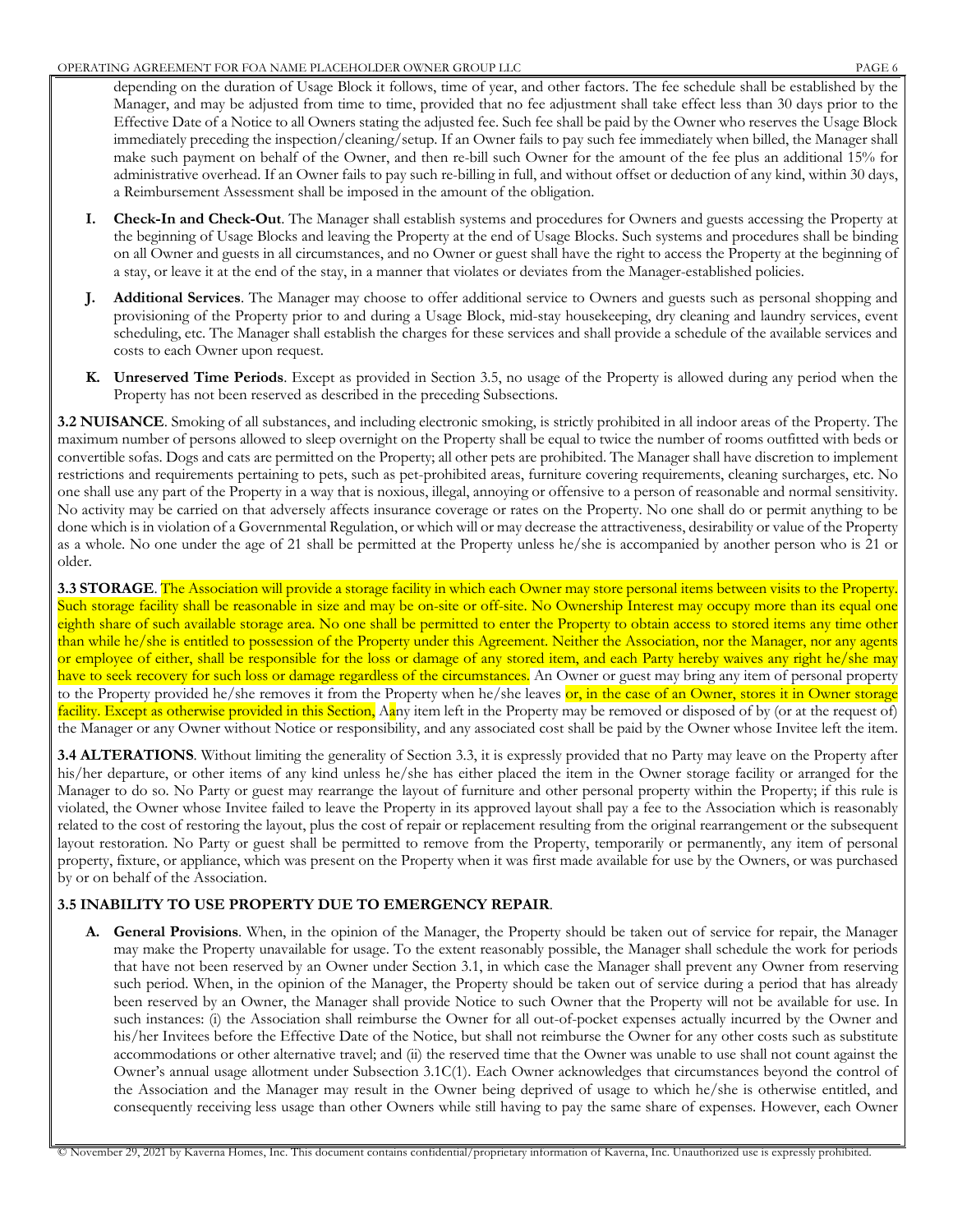understands and agrees that he/she will not be entitled to any Assessment reduction, usage credit, payment or other compensation for the lost usage.

**B**. **Special Provisions Applicable to Owner-Caused Damage**. Notwithstanding anything to the contrary in this Agreement, each Owner shall be fully responsible for the cost of repair or replacement of any damage or loss to the Property or to Association Personal Property that arises as a result of an act or omission by the Owner's Invitee. This shall be true regardless of the relationship (or lack thereof) between such person and the responsible Owner, whether a security deposit has been collected, and whether the responsible Owner is able to recover the loss from such person. In addition, when, the Association is required to reimburse an Owner for out-of-pocket expenses under the preceding Subsection, the responsible Owner shall pay the full cost of such reimbursement.

### **3.6 WRONGFUL POSSESSION AND INTERFERENCE**.

- **A. Removal of Wrongfully Possessing Party**. For the purposes of this Subsection, the term "Wrongfully Possessing Party" shall mean any Party who is present on the Property at a time when he/she is not authorized. Any Wrongfully Possessing Party shall be subject to immediate removal, eviction or ejection, and shall be deemed to have waived any notice required by law with respect to any such action. In the event that applicable law imposes mandatory, non-waivable requirements or prerequisites to recovery of possession, such requirements or prerequisites shall be deemed to be binding on the Association and incorporated by this reference, and shall be deemed to supersede any conflicting provision of this Subsection. Nevertheless, any of the above-listed remedies that can be used under applicable law, either through a waiver of rights by a Party (which shall automatically be deemed to occur by virtue of such Party having acquired an interest in the Property subject to this Agreement), or through the satisfaction of additional requirements or prerequisites imposed by law, or both, shall be used.
- **B. Consequences of Wrongful Possession or Interference**. For the purposes of this Subsection, the term "Wrongfully Possessing Owner" shall mean any Owner whose Invitee is present on the Property at a time when the Owner is not entitled to possession. A Wrongfully Possessing Owner shall pay to the Association, immediately upon demand: (i) all costs and reasonable attorney fees incurred in connection with removal, eviction or ejection of the person(s) wrongfully in possession of the Property; and (ii) fair market vacation rental value of the Property for each day, including the day of surrender, during which the Wrongfully Possessing Owner has effectively prevented use and occupancy by other Owners and their guests. The amount of the fair market vacation rental value shall be determined by the Manager, whose decision shall be final and binding. When the period during which the Property is wrongfully possessed had been reserved by an Owner under Section 3.1, the Association shall pay to such Owner the amount, if any, that the Association successfully collects from the Wrongfully Possessing Owner for each unusable night of the Owner's reservation, net of any collection costs. Any amount collected by the Association under this Subsection that is not so distributed shall be retained by the Association and used to pay operating expenses.

# **ARTICLE 4--EXPENSE OBLIGATIONS, ACCOUNTS, AND RECORDS**

**4.1 MANDATORY EXPENDITURES**. Each of the costs described below shall be deemed Mandatory Expenditures and shall be allocated equally among the eight Ownership Interests.

- **A. Taxes**. Taxes, assessments and fees imposed based upon ownership and/or control of the Property by any governmental authority, and taxes and fees imposed upon the Association, by any governmental agency;
- **B. Insurance**. Premiums for insurance as required by Section 4.5;
- **C. Necessary Repairs**. Except as otherwise provided in Subsection 3.5B, the cost of all labor and material required to: (i) maintain the Property, and Association Personal Property, in a condition consistent with the standard described in Subsection 2.1B; (ii) correct conditions which immediately endanger the integrity of Property, or the safety or health of the occupants, guests or public; or (iii) comply with any law, rule or regulation adopted by a government agency or owners association with jurisdiction over the Property;
- **D. Utilities**. Utility charges for energy, water, sewer, refuse removal, media, communications, and similar services to the Property, subject to adjustment and reconciliation as described in Section 4.3;
- **E. Services and Staffing**. Payment of the Manager (including all charges and reimbursements owed under any agreement between the Association and the Manager), and outside professional and service providers reasonably necessary to the operation of the Property and the conduct of Association, excluding payment for cleaning and inspection of the Property as required under Subsection 3.1H; and
- **F. Other Expenses**. Other expenses associated with operating the Association and the Property in a manner consistent with the intent and spirit of this Agreement.

Beginning on the date the Property first becomes available for Owner use, the Association shall pay all Mandatory Expenditures. Notwithstanding anything to the contrary in this Agreement, Kaverna shall be responsible to pay all costs associated with the operation of the Property before such date.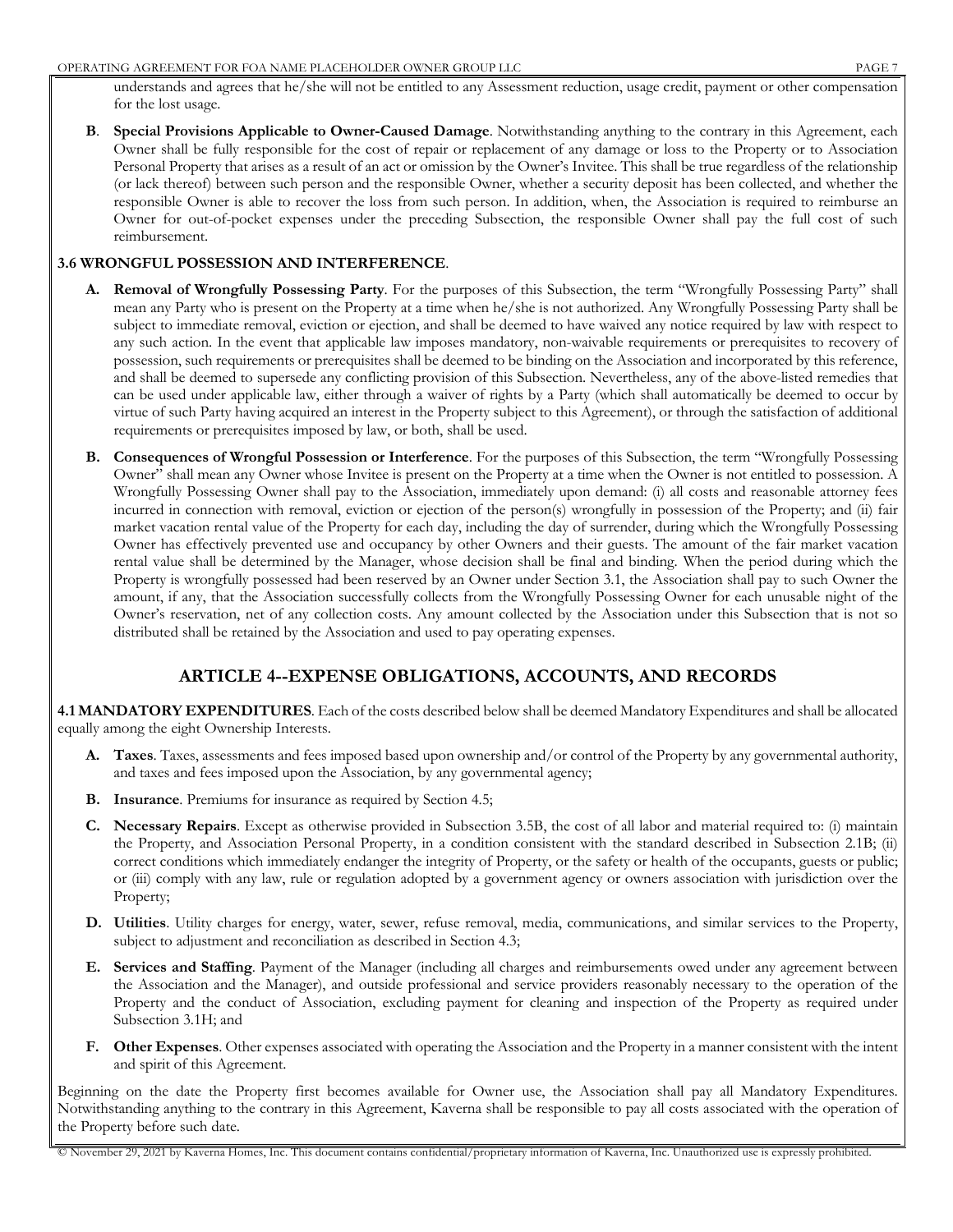**4.2 REPAIR/REPLACEMENT RESERVE**. The Association shall at all times maintain a reasonable reserve (the "Repair/Replacement Reserve") for anticipated periodic Necessary Repairs to the Property and the Association Personal Property. Contributions to the Repair/Replacement Reserve shall be Mandatory Expenditures allocated equally among the eight Ownership Interests.

**4.3 UTILITY COSTS**. For the purposes of this Section, "Variable Utility Cost" shall mean any charge for energy, water, sewer, scavenger, and similar services to the Property that are determined based on consumption. The estimated amount of Variable Utility Costs for each calendar year shall be included in the Operating Budget and Regular Assessment, allocated equally among the eight Ownership Interests. However, within a reasonable period after the conclusion of each calendar year, the Manager shall determine (i) the total of Variable Utility Costs for such calendar year, and (ii) the number of days during the calendar year that the Property was occupied by each Owner (including such Owner's Invitees). The Manager shall then reallocate the Variable Utility Costs based upon the relative usage by each Owner and determine the amount (if any) by which each Owner has paid more or less for Variable Utility Costs than he/she should have paid based upon such reallocation. The Manager shall then levy an appropriate Reimbursement Assessment against any Owner who paid too little and, once all such Reimbursement Assessments have been collected, issue a refund or credit to any Owner who paid too much.

**4.4 DISCRETIONARY REPAIRS AND IMPROVEMENTS**. "Discretionary Repairs and Improvements" shall include all maintenance, repairs and improvements that do not fall within the parameters of Subsection 4.1D. The Manager may authorize and undertake minor Discretionary Repairs and Improvements without Owner approval; however, as described in Section 5.5, major Discretionary Repairs and Improvements require Owner approval.

**4.5 INSURANCE**. The Association shall at all times maintain the following insurance coverage: (i) a policy of fire and casualty insurance covering the Property, and for the Association Personal Property, providing coverage for such other risks as are commonly covered with respect to properties similar to the Property in construction, location and use, in an amount equal to the full replacement value of the Property and the estimated value of the Association Personal Property; and (ii) a policy of general liability insurance that include liabilities arising from usage of the Property by all Invitees, with limits of liability not less than the equivalent US\$1,000,000). The Manager shall also have complete discretion to determine whether an insurance claim for any particular loss is submitted, and no Owner shall be fully or partially relieved of any liability or responsibility imposed by this Agreement based on the fact that the Manager chose not to submit such a claim.

### **4.6 OPERATING BUDGET; REGULAR AND SPECIAL ASSESSMENTS**.

- **A.** For each calendar year, the Manager shall create an "Operating Budget" based upon anticipated Mandatory Expenditures including accumulation of a reasonable Repair/Replacement Reserve. All expenses in the Operating Budget shall be allocated equally among the eight Ownership Interests, and each Ownership Interest's share of the Operating Budget shall be referred to as its "Regular Assessment". The Operating Budget and Regular Assessment for the year that the Property is first available for Owner use shall be pro-rated based upon the portion of such year remaining between the date the Property first becomes available for Owner use and the immediately following December 31; the Manager shall distribute a copy of such Operating Budget, including the amount and due date(s) of each Ownership Interest's Regular Assessment, as a Notice at least 15 days before the due date of the first Regular Assessment. The Manager shall distribute a copy of the Operating Budget for subsequent years, including the amount and due date(s) of each Ownership Interest's Regular Assessment, as a Notice no later than December 1 of the prior calendar year.
- **B.** The Manager may revise the Operating Budget and Regular Assessment if, in the Manager's opinion, the estimates provided in the then-effective Operating Budget are proving to be inaccurate, in which case the Manager shall distribute a copy of such revised Operating Budget, including the amount and due date(s) of each Ownership Interest's adjusted Regular Assessment, as a Notice at least 15 days before the due date of the first adjusted Regular Assessment. Alternatively, when the Manager believes that estimated payments by Owners will be insufficient to pay estimated Mandatory Expenditures or other authorized expenditures, the Manager may levy a Special Assessment to cover the anticipated shortfall. Each cost included in the Special Assessment shall be allocated equally among the eight Ownership Interests. The Manager may make the Special Assessment due in one installment, or in multiple installments, but in either case must provide Notice to each Owner at least 30 days before the earliest due date.
- **C.** The Owners shall have no power to modify or challenge any Operating Budget, Regular Assessment, or Special Assessment, established by the Manager. Rather, when Owners are dissatisfied with the Manager's decisions or policies regarding such matters, their recourse shall be to replace the Manager as permitted under Section 5.2. The Owners understand and acknowledge that replacement of Kaverna as Manager will terminate the agreement under which Kaverna guarantees payment of Assessments.
- **D.** On the due date fixed by the Manager for the payment of a Regular or Special Assessment, each of the eight Ownership Interests shall be required to pay the Regular or Special Assessment. Kaverna shall pay such Assessments on behalf of any Ownership Interest that has not yet been purchased for the first time. When Kaverna sells such an Ownership Interest, it may recoup some or all of any such Assessment from the purchaser. There shall never be an instance under which a Regular or Special Assessment is levied upon, or due from, fewer than all eight Ownership Interests.

**4.7 REIMBURSEMENT ASSESSMENTS**. When this Agreement or the Rules authorize the imposition of a fine, fee or charge on an Owner in connection with a service consumed by the Owner, damage or loss caused by the Owner, or wrongful possession or usage interference as described in Section 3.6, the Manager may levy a Reimbursement Assessment. The Manager shall provide Notice to the affected Owner stating the amount due from that Owner and the due date, which shall be no sooner than 15 calendar days after the Effective Date of the Notice.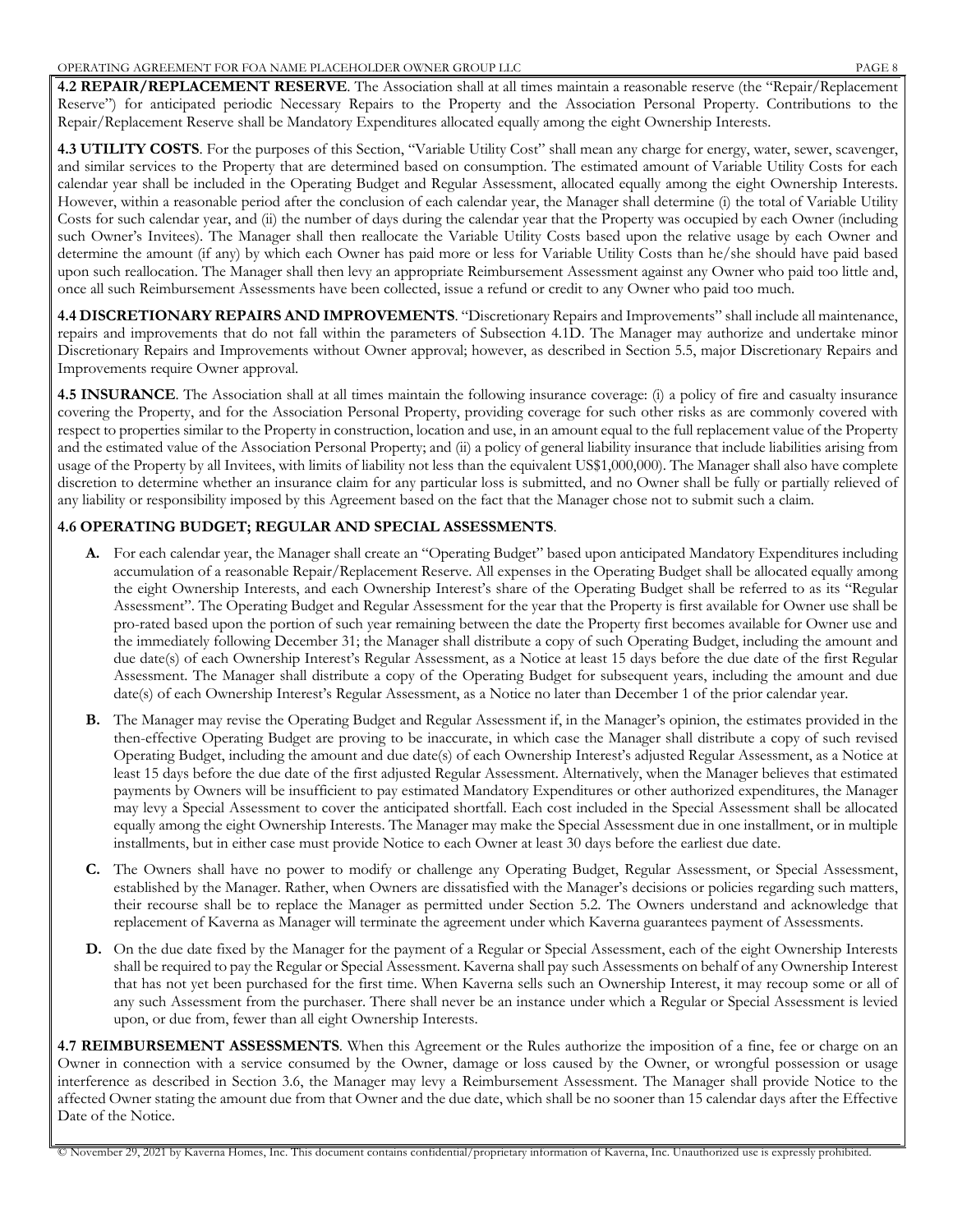**4.8 PAYMENT OF ASSESSMENTS**. Each Owner shall pay every Assessment (Regular, Special, and Reimbursement) levied against his/her Ownership Interest, together with any other amounts owed to the Association, in full and on time, without any deduction or offset. The Manager, acting on behalf of the Association, may refuse to recognize the transfer of any Ownership Interest that owes money to the Association. Regardless of whether the Manager chooses to exercise such authority, the transferee of an Ownership Interest, or of any portion of an Ownership Interest, shall automatically become fully responsible for payment of the entirety of any amounts owed to the Association by such Ownership Interest, regardless of whether the transferee acquires the interest through purchase, gift, inheritances, marital settlement, or other means. The Manager shall cooperate with inquiries intended to allow a prospective transferee to learn the outstanding obligations of an Ownership Interest.

**4.9 ASSESSMENT GUARANTEE**. As described in the initial Management Agreement between the Association and Kaverna, when an Owner fails to fully pay an Assessment within 30 days of its due date, Kaverna will pay the Assessment to the Association on the Owner's behalf in exchange for the assignment of the Association's collection, enforcement and sale rights. This guarantee shall automatically terminate if the Association replaces Kaverna as Manager or otherwise violates its obligations to Kaverna.

**4.10 ACCOUNT ADMINISTRATION**. The Manager shall maintain one or more depository accounts (collectively "Association Accounts") on behalf of the Association. Association Accounts may be established in the name of the Association and/or the name of the Manager but, in either case, shall be segregated from funds belonging to other associations, the Manager, or Kaverna. The Manager may make disbursements from Association Accounts for expenditures consistent with the operation and purposes of the Association as described in this Agreement without the signature or approval of any Owner. No Owner or Party shall be a signatory to any Association Account, have the right to access funds in any Association Account, or have the right to block any withdrawal or distribution from any Association Account. Without limiting the generality of the preceding sentence, it is expressly provided for emphasis that NO OWNER SHALL BE ENTITLED TO WITHDRAW ANY FUNDS FROM ANY ASSOCIATION ACCOUNT IN CONNECTION WITH A TRANSFER OF AN OWNERSHIP INTEREST; RATHER, A TRANSFERRING OWNER WHO WANTS TO BE REIMBURSED FOR HIS/HER CONTRIBUTIONS SHALL BE RESPONSIBLE TO COLLECT SUCH REIMBURSEMENT FROM SUCH OWNER'S TRANSFEREE.

**4.11 FINANCIAL REPORTING**. Within 120 calendar days after the close of each calendar year, the Manager shall prepare and distribute to each Owner an annual report for the previous year, including a year-end balance sheet and a cash flow statement.

**4.12 BOOKS AND RECORDS**. The Manager shall maintain in his/her possession each of the following: (i) a current list of the full name and last known business or residence address of each Party set forth in alphabetical order; (ii) the signed original version of each Ownership Certificate unless a loan made by a Lender is secured by the Ownership Interest, in which case the original Ownership Certificate shall be held by the Lender); (iii) a copy of the formation documents and Operating Agreement of the Association, including all amendments of either; (iv) copies of the annual reports described in Section 4.11 for the three most recent calendar years; (v) the Association's books and records as they relate to the internal affairs of the Association for at least the current and past three calendar years; and (vi) all Party Certifications. Upon the request of any Owner, the person holding these records shall allow such Owner to inspect and copy any of them. Any request, inspection or copying by an Owner under this Section may be made by a Party or by a Party's agent or attorney.

# **ARTICLE 5--MANAGEMENT**

### **5.1 POWER AND AUTHORITY OF MANAGER**.

- **A.** Except as explicitly otherwise provided in this Agreement, all of the activities of the Association shall be conducted, and all powers exercised, by and under the direction of the Manager. No Owner vote or approval is required for any Association decision or action unless this Agreement or applicable law expressly require an Owner vote or approval.
- **B.** Without limiting the generality of the preceding sentence, it is expressly provided for emphasis that the Manager and its affiliates or delegees shall be the only persons authorized to: (i) legally bind the Association to contracts; (ii) represent the Association in any negotiation or legal proceeding; (iii) receive bills and notices on behalf of the Association; (iv) access and use Association funds; and (v) undertake collection of funds owed to the Association by any person, including Obligations, and exercise all rights and remedies of the Association, including lien and sale rights relating to the Owner's Ownership Interest, as more fully described in Section 8.5.
- **C.** Notwithstanding anything to the contrary in this Agreement, the Manager shall also have the power to amend this Agreement, without obtaining the consent or approval of any Owner to: (i) attempt to ensure that the Ownership Interests are not deemed regulated investment securities; (ii) satisfy requirements of any lender providing acquisition financing to the Association or to an Owner; or (iii) remedy clerical mistakes, omissions or ambiguities, provided such changes do not effectively undermine any substantive provision of the Agreement.
- **D.** Notwithstanding anything to the contrary in this Agreement, the Manager shall also have the power to amend this Agreement in a manner that would change the way usage of the Property is allocated and reserved, but only if the change would not cause any Ownership Interest to be treated differently from the others. Any such amendment shall become effective on the date selected by the Manager, provided such date shall be no sooner than 120 days after a Notice of the amendment, stating its effective date and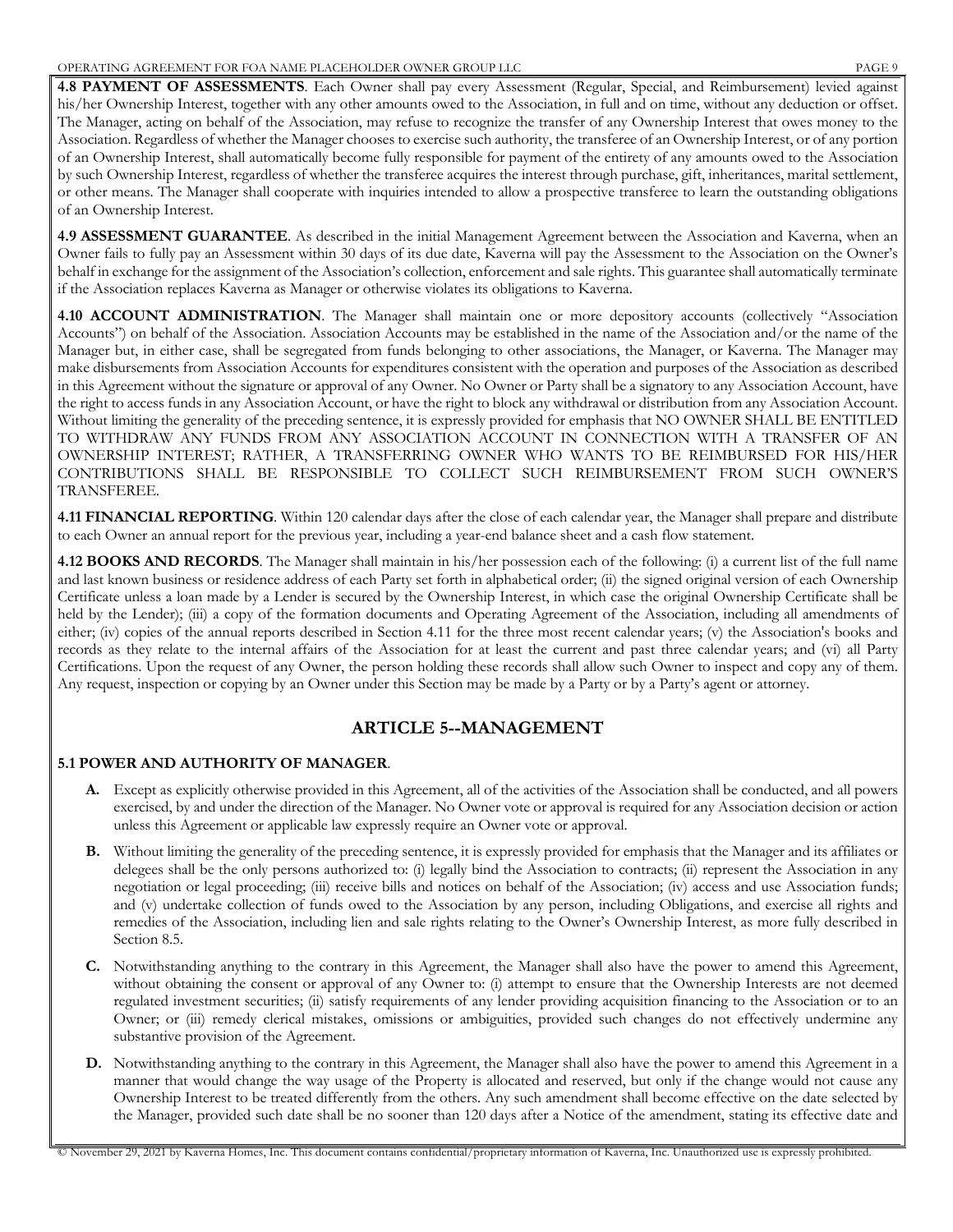the details of the usage change, is provided to all Owners. If the Owners replace the Manager under Section 5.2 prior to the proposed effective date of the usage change, then the usage change shall not take effect.

- **E.** In the event of a public or private sale of an Ownership Interest following Default, the Manager shall have the power to purchase the Ownership Interest for its own account by making a credit bid in the amount of the Owner's delinquencies, and then to resell such interest for its own account at a price of its choosing subject to the provisions of this Agreement.
- **F.** The Manager may also force and/or undertake a sale of the Property under certain limited circumstances as more fully described in Section 8.7.
- **G.** Any third party may rely on a certificate of the Manager as conclusive evidence that the Manager's execution of any instrument has been duly authorized by the Association, and that such instrument constitutes the legally binding obligation of the Association. No Person dealing with the Association will be required to investigate the authority of the Manager or secure the approval or confirmation by any Owner of any act of the Manager in connection with the business of the Association.

**5.2 REPLACEMENT OF MANAGER**. The Association may replace the Manager provided it satisfies each of the following requirements: (i) there is a person willing to agree in writing to assume all of the responsibilities imposed upon the Manager by this Agreement for a term of at least one year; (ii) the Owner Representatives for at least six Ownership Interests approve both the replacement Manager and the written contract under which such Manager will serve; (iii) each lender holding financing secured by either a lien on the Property or a lien on an Ownership Interest agrees in writing to approve the replacement Manager, and to release the previous Manager from any obligation that it then has to the lender; (iv) the Owner Representatives for at least six Ownership Interests sign a document that, on behalf of the Association, fully and forever releases the Manager from all management and guarantee obligations that it has under this Agreement or under any related document; and (v) the Owner Representatives for at least six Ownership Interests sign a written Notice declaring that all preconditions imposed by this Section have been satisfied, and provide such Notice to the Manager not less than 90 days before the date on which the Manager replacement will take effect.

**5.3 DELEGATION OF MANAGER DUTIES AND POWERS**. Notwithstanding anything to the contrary in this Agreement, the Manager shall have the absolute right to delegate any of its powers and duties under this Agreement to other persons (including entities), any of whom may be affiliated with the Manager, and who may serve as professionals, independent contractors and/or employees, provided that the Manager retains the power to hire and fire each such person. Although no such delegation shall absolve the Manager from any obligation imposed upon the Manager by this Agreement or any other agreement between the Association and the Manager, the Manager shall not become responsible for any loss, damage or liability resulting from negligence or intentional misconduct by any such delegee.

**5.4 MANAGER COMPENSATION**. The Association shall compensate the Manager in accordance with the Management Agreement. All payments required under such agreement are Mandatory Expenditures. Without limiting the generality of the preceding sentences, it is expressly provided that payments to persons (including entities) to whom the Manager has delegated duties, including affiliates of the Manager, and professionals, independent contractors, and employees of the Manager or any delegee, are also Mandatory Expenditures.

**5.5 ACTIONS REQUIRING OWNER VOTE**. One of the primary purposes of the Association's organizational structure is to shift the responsibility for managing and operating the Association and the Property from the Owners to a Manager meeting Kaverna's high standards of experience and professionalism. To ensure that this purpose is accomplished throughout the existence of the Association, and thereby protect those Owners who have acquired their Ownership Interests believing that the Property would be professionally operated according to Kaverna's consistently high standards, this Agreement is designed to prevent any Owner individually, or any subgroup of Owners collectively, from interfering with the Manager's operation or control of the Association or the Property. Parties who are uncomfortable with relinquishing control and delegating a high level of autonomy to the Manager are advised not to acquire an interest in the Association or, if they should receive an interest through gift or inheritance, to sell such interest immediately. Those few matters over which Owners are entitled to exercise control are listed below; no matter not listed below shall be within the power of the Owners.

- **A.** The Owners may replace the Manager provided they first satisfy each of the requirements imposed by Section 5.2.
- **B.** The Owners may change the Peak Usage Periods and/or the annual per-Owner limit on Peak Usage Days (both as defined in Subsection 3.1C(1)) with approval by the Owner Representatives for all eight Ownership Interests.
- **C.** Discretionary Repairs and Improvements (as defined in Section 4.4) costing more than the equivalent of US\$5,000 must be approved by the Owner Representatives for at least five Ownership Interests. Discretionary Repairs and Improvements costing more than 1% of the combined total purchase prices paid by all then-current Owners must be approved by the Owner Representatives for all eight Ownership Interests.
- **D.** Except as otherwise provided in Section 7.1, a sale of the Property must be approved by the Owner Representatives for all eight Ownership Interests.
- **E.** Any loan secured by the Property must be approved by the Owner Representatives for all eight Ownership Interests.
- **F.** As described in Subsection 5.1C and 5.1D, the Manager has limited power to amend this Agreement without Owner consent or approval. Other amendments require Owner approval as follows.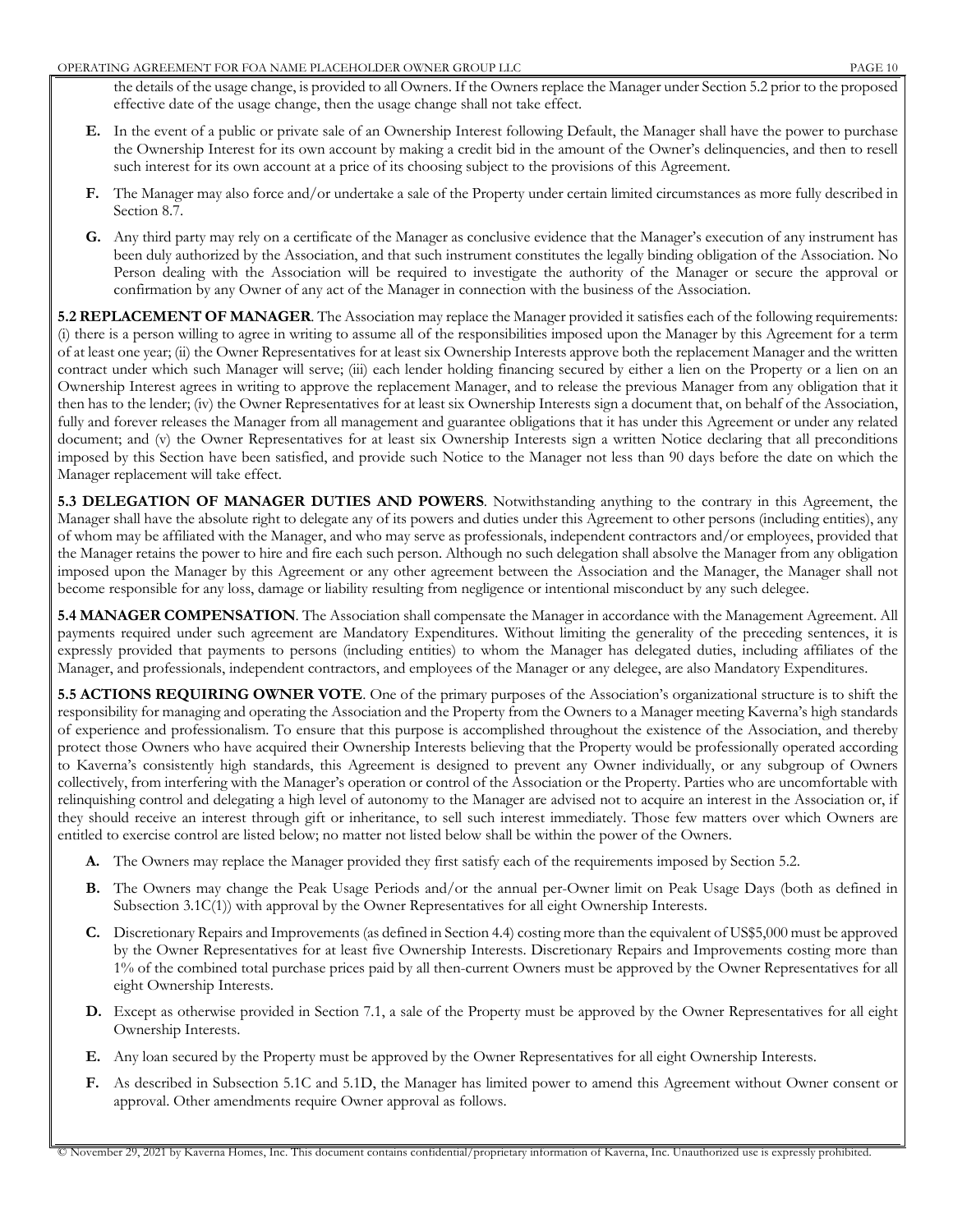- **(1)** Except as provided in Subsection 5.1D, changing the method of allocating Property usage rights to Owners in a manner that would fundamentally diminish the usage rights afforded each Ownership Interest, or treat any Ownership Interest different from others, must be approved by the Owner Representatives for all eight Ownership Interests. Any other change to the provisions of Section 3.1 must be approved by the Owner Representatives for at least five Ownership Interests.
- **(2)** Changing the method of allocating any expense among the Owners must be approved by the Owner Representatives for all eight Ownership Interests.
- **(3)** Changing any provision of this Agreement in a way that would effectively diminish the power and authority of the Manager must be approved by the Owner Representatives for all eight Ownership Interests.
- **(4)** Changing any provision of this Agreement in a way that would effectively change the number of Ownership Interests required to approve or disapprove an action must be approved by the number of Owner Representatives that are needed to approve or disapprove the action.
- **(5)** Except as otherwise provided above, this Agreement may be amended with the approval the approval of Owner Representatives for five Ownership Interests plus the approval of the Manager.

**5.6 PROCEDURE FOR OWNER VOTE**. All Owner decisions shall be made by written ballot. Should any Owner Representative, or the Manager, wish to solicit an vote on a matter over which Owners are entitled to exercise control, the Owner Representative or Manager shall prepare a written ballot stating clearly and unambiguously the matter to be voted upon, allowing each Owner Representative to indicate whether he/she is voting yes or no on the matter, and providing a deadline for return of votes that is no sooner than 30 days after the Effective Date of the Notice transmitting the ballot. When the ballot is prepared by an Owner Representative, he/she shall provide the ballot as a Notice to the Manager and, if the ballot complies with the requirements of this Section and Section 5.5, the Manager shall promptly circulate the ballot as a Notice to each Owner Representative. When the Manager wishes to solicit an Owner vote on its own initiative, the Manager shall similarly circulate the ballot as a Notice to each Owner Representative. Owner Representatives shall return their marked ballots as a Notice to the Manager, who shall provide a Notice to each Owner describing the result of the vote as soon as reasonably possible after the ballot return deadline.

**5.7 NO COMPENSATION FOR SERVICES**. Under no circumstances shall a Party be entitled to any reimbursement from the Association or from another Party for any expenditure of time or money related to the Property or the Association unless such expenditure has been specifically authorized by this Agreement or explicitly approved by the Association as provided in this Agreement.

**5.8 NO WORK BY OWNERS**. No Owner or Party may perform repairs or alterations of any kind at the Property, including "minor" repairs, without the explicit advance approval of the Manager.

**5.9 OWNER COMMUNICATION**. All Parties agree that, in general, communication between Owners and Parties shall be handled by the Manager. Specifically, when an Owner Representative wishes to communicate orally or in writing with another Owner, such Owner Representative shall provide a request to the Manager, and the Manager shall then facilitate the communication in the manner that the Manager deems appropriate. When any Party (other than an Owner Representative) wishes to communicate orally or in writing with another Party that is not part of the same Group, such Party shall relay his/her communication request through his/her Owner Representative, who shall then proceed as described in the preceding sentence. The provisions of this Section shall not apply to communications relating to Manager replacement under Section 5.2.

# **ARTICLE 6—TRANSFERS OF OWNERSHIP INTERESTS**

### **6.1 TRANSFER RESTRICTIONS AND REQUIREMENTS**.

- **A.** Since membership in the Association involves both an ongoing financial commitment and a shared use of the Property, the Parties have agreed to impose certain controls over the transfer of Ownership Interests and the admission of Owners as described in this and the following Sections. Accordingly, no Party shall transfer any portion of an Ownership Interest except as provided in this Agreement. Any other purported transfer is void and will not be recognized by the Association.
- **B.** Because the agreed structure for the allocation of usage rights to the Property is a fundamental element of this Agreement, and because such structure assumes a particular division of usage rights, the Parties have agreed to prohibit any fragmentation of Ownership Interests that would create a situation under which the Association would have more than the eight Ownership Interests authorized by this Agreement. If a portion of an Ownership Interest is transferred (either intentionally or by reason of death, divorce, incapacity, or other cause), regardless of any written or oral arrangement that may exist among some or all of the persons holding any rights to the Ownership Interest, all such persons shall be treated as a Group as described in Section 2.3.

**6.2 MARKET SALE RESTRICTIONS**. No Owner may advertise an Ownership Interest for sale until he/she has held such Ownership Interest for at least 12 continuous months. An Owner who wishes to advertise an Ownership Interest for sale (a "Reselling Owner") must comply with the requirements of this Section. Before accepting any purchase offer, the Reselling Owner shall provide to the Manager who shall, in turn, provide to Kaverna, and to each Owner Representative, a "Sale Notice" that describes the terms of the offer and is attached to a copy of the offer. Kaverna and each Owner, shall have the right to purchase on the terms and conditions stated in the Sale Notice. Kaverna,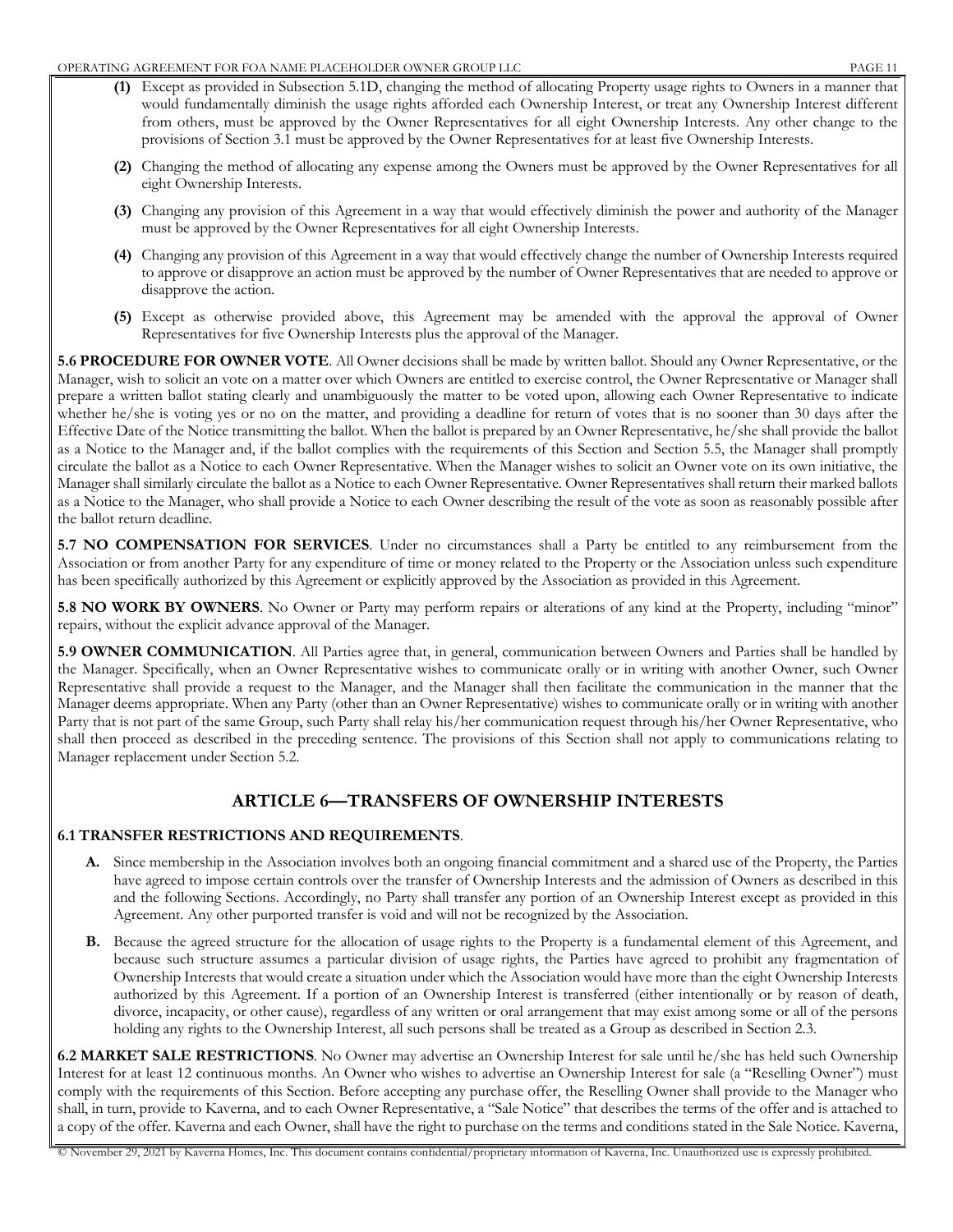and any Owner Representative, may exercise this purchase right by providing Notice to the Manager of the intent to purchase (a "Notice of Intent") within five calendar days of the Effective Date of the Sale Notice. If Kaverna provides a Notice of Intent, it shall be the purchaser. Otherwise, if more than one Owner Representative provides a Notice of Intent, the Reselling Owner shall determine the purchaser. Any Notice of Intent shall create a legally binding obligation to complete the purchase on the terms and conditions stated in the Sale Notice within 60 days of the Effective Date of the Sale Notice. If no Owner Representative timely provides a Notice of Intent, the Reselling Owner may generally proceed with the sale without giving any further Notices or purchase rights; provided, however, that if there is a renegotiation that results in a price reduction of 5% or more, the Reselling Owner may accept such reduction only subject to the purchase rights of Kaverna and the other Owners, and must then restart the procedure described above beginning with a new Sale Notice. A sale or other transfer that has not resulted (directly or indirectly) from advertising or promotion shall not be subject to the requirements of this Section.

### **6.3 TRANSFER APPROVAL AND SIGNATURE REQUIREMENT**.

- **A.** The provisions of this Subsection are intended to protect the Association, the Manager, and the Parties, from liability that might arise if a criminal became a Party, or if a person acquired an interest using funds ill-gotten or concealed funds, or if an Ownership Interest were acquired by someone who is unlikely to be a reliable financial partner. Before completing any voluntary transfer of all or any portion of an Ownership Interest, the Owner Representative for such Owner must provide to the Manager all information that the Manager reasonably requests concerning the proposed transferee, including identity, legal residence, source of funds (if any) to be used for the interest being acquired, income, and financial resources. Within seven calendar days of receipt of all requested information, the Manager shall provide Notice to the Owner Representative of the approval or disapproval of the Transfer and, in the case of disapproval, of the basis for such disapproval.
- **B.** Each transferee of all or any portion of an Ownership Interest must sign an "Assumption and Release of Obligation" either in the form attached as Exhibit C, or in such other form as has been approved by the Manager, one or more Party Certification(s) as required by this Agreement, and any other document that the Manager requires to be signed by new Owners as of the date that the transfer occurs. It shall be the responsibility of the transferor to ensure that the signature requirements of this Subsection are satisfied. Each transferor shall be liable for all losses, damages, costs and expenses, including attorney fees, resulting from such transferor's failure to ensure that his/her transferee has executed all documents required by this Subsection either prior to, or contemporaneously with, the transfer. This Subsection shall not be deemed to impose any responsibility or liability on a person whose interest has been transferred as a result of such person's own death or judicially declared incapacity, but shall be deemed to impose responsibility and liability on any successor to such person, including any trustee, receiver, executor, conservator, or similar person.
- **C.** A transfer made in violation of Subsections A or B shall not be recognized as valid by the Association, meaning: (i) the intended transferee shall have no rights under this Agreement, and no rights relating to the Property or the Association; and (ii) the Manager and the Association shall consider the intending transferor to still hold each of the purportedly transferred rights and obligation.

**6.4 CAPITAL GAINS AND TRANSFER TAXES**. When all or any interest in an Ownership Interest is transferred, regardless of whether the transfer is voluntary or involuntary, the Owner of the Ownership Interest shall be required to pay, at the time of the transfer, any and all taxes and fees due as a result of the transfer. Without limiting the generality of the preceding sentence, it is expressly provided that the requirements imposed by it shall apply in the case of a sale, a gift, an inheritance, and a forced transfer of any type following a default under this Agreement or under any loan secured by an Ownership Interest. The Owner of the Ownership Interest fully or partially transferred shall be liable for all losses, damages, costs and expenses, including attorney fees, incurred by the Association or any Owner, resulting from the failure to pay all such taxes and fees. In the case of a transfer resulting from the death of a Party, the liability imposed by this Section shall be imposed on the transferee. The responsibilities assigned by this Section to a transferor may not be delegated or assigned to an employee or agent in a manner that would relieve such transferor of liability under this Section. A transferor and a transferee may negotiate an arrangement under which some or all of the costs of a transfer will be paid by the transferee, provided that the transferor shall remain responsible for enforcing this arrangement in the event the transferee does not perform. The Manager, acting on behalf of the Association, may refuse to recognize the transfer of any Ownership Interest unless the Manager receives documentary evidence that all taxes and fees have been paid.

## **ARTICLE 7—SALE OF ENTIRE PROPERTY AND DISSOLUTION**

### **7.1 FORCED SALE OF THE PROPERTY**.

### **A. Pre-Conditions For Forced Sale**.

- **(1)** A sale of the entire Property as described in this Section 7.1 may be triggered by the Manager at any time, if: (i) there are simultaneous Owner Defaults as described in Section 8.7, (a "Default-Triggered Sale"); or (ii) there has been sudden and unexpected physical damage to the Property for which the cost of restoration and/or repair would require a Special Assessment on each Ownership Interest exceeding 20% of the purchase price paid by the then-current Owner of the Ownership Interest (a "Damage-Triggered Sale").
- **(2)** In addition, a sale of the entire Property as described in this Section 7.1 may be triggered by the affirmative votes of Owner Representatives for five Ownership Interests (an "Owner-Triggered Sale"), but only if each of the following prerequisites are satisfied.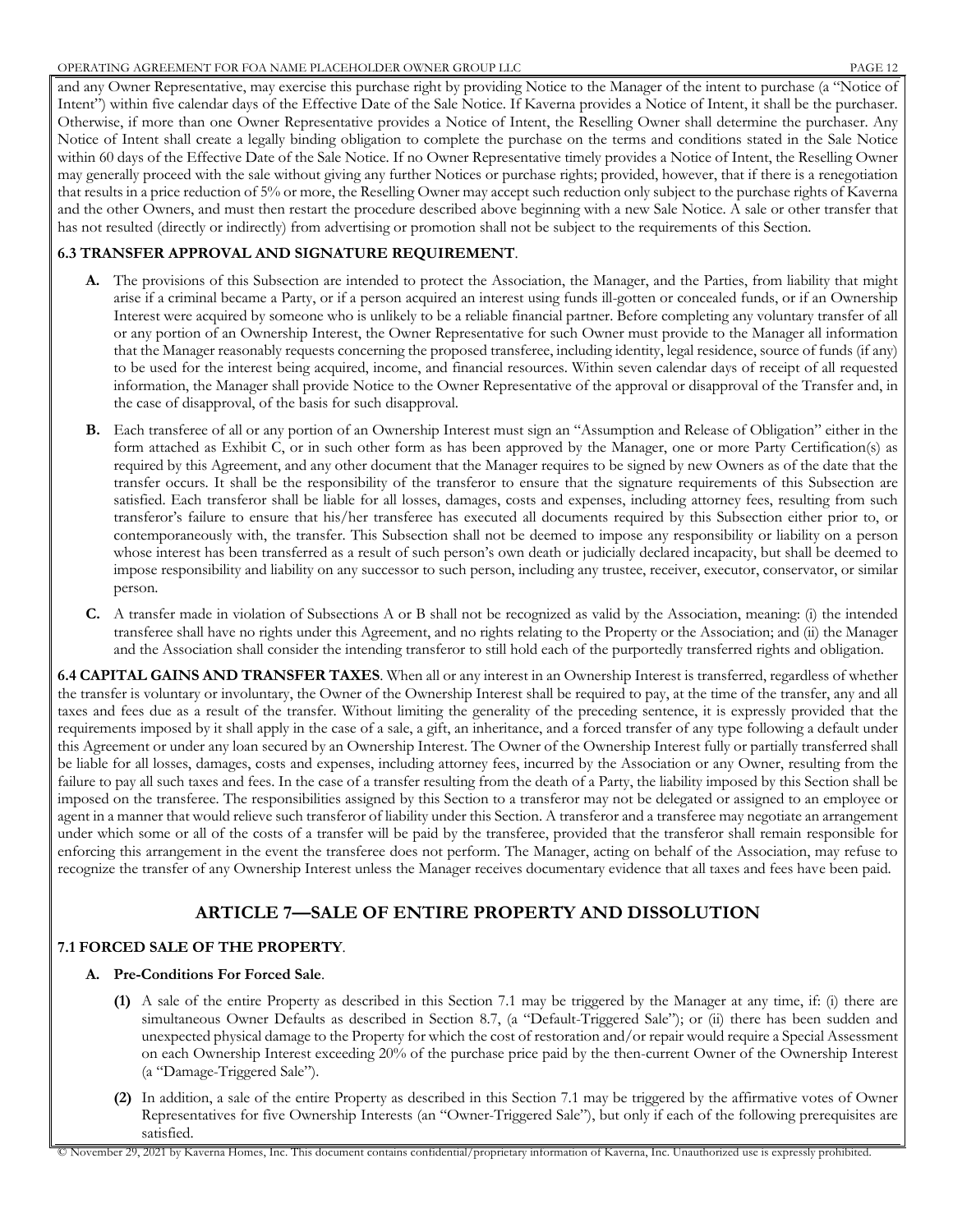- **(a)** The vote relating to the potential Owner-Triggered Sale must occur (i) at least 60 days after the most recent previous vote on an Owner-Triggered Sale, and (ii) at least 36 months of after the most recent Market Sale of an Ownership Interest (as defined in Section 6.2);
- **(b)** The Owner Representative soliciting a vote on an Owner-Triggered Sale must meet each of the following requirements: (i) during the preceding six months, he/she cannot have solicited a vote for an Owner-Triggered Sale; (ii) during the immediately preceding 12 months, he/she must have made a bona fide effort to sell each of his/her Ownership Interests, with such effort to include active and continuous marketing to the general public and, if Manager is offering Marketing services, listing the interest(s) for sale through the Manager; and (iii) during the immediately preceding 12 months, and at the time the Owner-Triggered Sale vote is taken, he/she cannot hold an Advance-Planned Reservation (as defined in Subsection 3.1D) for a Usage Block that begins more than 30 days after the reservation is made.

### **B. Initiating Forced Sale**.

- **(1)** The Manager shall commence a Default-Triggered Sale by providing to each Owner Representative a Notice of the Manager's intention to commence a forced sale, including with such Notice documentation establishing satisfaction of the preconditions described in Section 8.7.
- **(2)** The Manager shall commence a Damage-Triggered Sale by providing to each Owner Representative a Notice (the "Damage-Triggered Sale Notice") of the Manager's intention to commence a forced sale, including with such Notice the estimated cost of restoration and/or repair and the basis for such estimation. The Damage-Triggered Sale Notice shall state that the Owner Representative for any other Owner desiring to sell the Property must provide to the Manager a Notice of such Owner's desire within 15 days of the Effective Date of the Damage-Triggered Sale Notice. If the Owner Representative for any Owner timely provides such a Notice, such Owner shall then be deemed an "Exiting Owner" under Subsection E.
- **(3)** Upon receipt of ballots from Owner Representatives for five Ownership Interests, and confirmation that each of the prerequisites described in Subsection A(2) have been satisfied, the Manager shall commence an Owner-Triggered Sale by providing to each Owner Representative a Notice (the "Owner-Triggered Sale Notice"). Each Owner who cast a vote in favor of the Owner-Triggered Sale shall be deemed an "Exiting Owner" under Subsection E.
- **C**. **Determining Property Value**. To determine the Fair Market Value of the Property, the Manager shall retain four licensed real estate agents meeting the following requirements: (i) having sold at least three homes similar to, and located within a 20-mile radius of, the Property within the immediately preceding three years; (ii) agreeing in writing to complete a comparative market analysis including supporting documentation within 10 calendar days of retention. Each real estate agent shall estimate the value of Property if sold in a single transaction. The valuations shall be based upon the conditions that exist at the time of the valuations. The Manager shall disregard the highest and lowest valuation, and the Fair Market Value shall be the average of the two remaining valuations. Upon determination of the Fair Market Value, the Manager shall provide to each Owner a "Notice of Valuation" stating such value and including the supporting data and calculations.
- **D**. **Prevention of Default-Triggered**. The Owners may prevent a Default-Triggered Sale by fulfilling each of the following requirements: (i) for each Ownership Interest then in Default, securing a written commitment under which a person or persons agree to acquire the Ownership Interest and assume all of the obligations of the Ownership Interest under this Agreement; (ii) paying to the Manager all outstanding amounts advanced by the Manager, together with any accrued interest, together with reimbursement of all costs and fees incurred by the Manager in connection with fulfilling or exercising its obligations and rights under the Management Agreement; (iii) fully repaying any obligation for which the Manager is providing any payment or performance guarantee; and (iv) fully and forever releasing the Manager from all remaining obligations under this Agreement, the Management Agreement, and any other agreement under which Kaverna is obligated to provide services or payment or performance guarantees of any kind on behalf of the Association or any Owner. Owners may prevent the marketing of the Property under Subsection F by fulfilling each of the above requirements within 30 days following the Effective Date of the Notice of Valuation. After the commencement of marketing, Owners may prevent a Default-Triggered Sale by fulfilling each of the above requirements at any time before the Association becomes obligated to sell the Property under a contract between the Association and a third party.
- **E**. **Prevention of Damage-Triggered Sale or Owner-Triggered Sale**. The Owners may prevent a Damage-Triggered or Owner-Triggered Sale by purchasing, or arranging for the purchase of, the Ownership Interests of each of the Exiting Owners. The "Buyout Price" for each Ownership Interest shall be that amount that the Exiting Owner would have received from a sale of the Property under Section 7.3 at the lesser of either the Fair Market Value established under Subsection C or the reduced offering price established under Subsection F. When calculating the amount that the Exiting Owner would have received, there shall be deducted any expenses that would have been paid in a liquidation, including estimated costs of sale of the Property, costs of paying all the known debts and liabilities of the Association, amounts owed to the Manager, and costs of dissolution. Owners may prevent the marketing of the Property under Subsection F by providing to each Exiting Owner, within 30 days following the Effective Date of the Notice of Valuation, an unconditional offer to purchase the Exiting Owner's Ownership Interest at the full Buyout Price, with full payment due, in cash, not later than 60 days from the Effective Date of the Notice of Valuation. After the commencement of marketing, Owners may prevent a Damage-Triggered or Owner-Triggered Sale by providing such an unconditional offer to each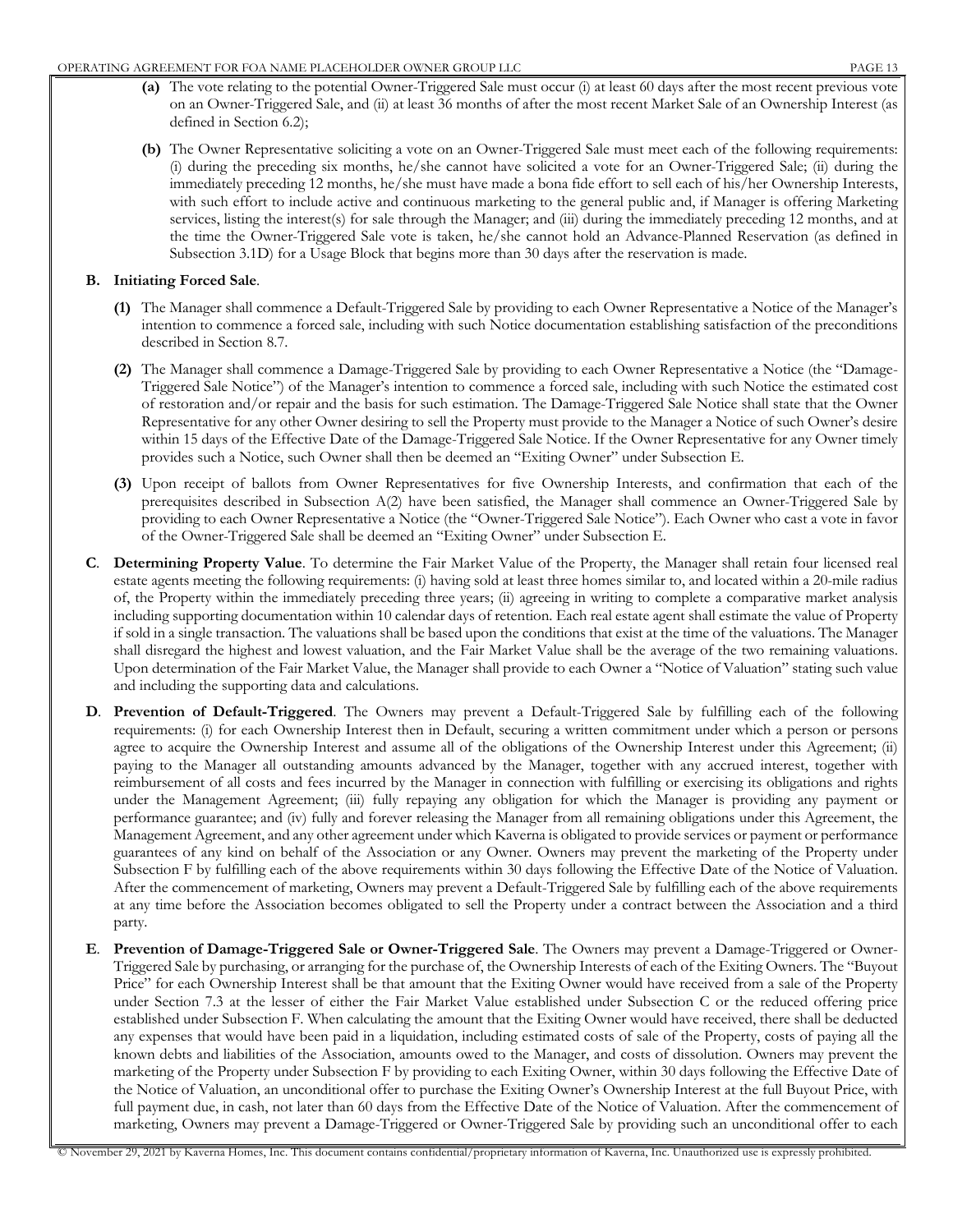Exiting Owner at any time before the Association becomes obligated to sell the Property under a contract between the Association and a third party.

- **F**. **Marketing and Sale of the Property**. As soon as reasonably possible following the expiration of the marketing prevention periods described in Subsections D and E, the Manager shall list the Property for sale at its Fair Market Value with one of the real estate agents whose valuation was averaged by the Manager to determine Fair Market Value under Subsection C. If the Property is not subject to a ratified purchase contract on the 90<sup>th</sup> day that a particular offering price has been in effect, the offering price shall be reduced 5%. If the Property has not been sold at the conclusion of the term of the first listing agreement, the Manager shall re-list the Property with the other of the two real estate agents whose valuation was averaged by the Manager to determine Fair Market Value under Subsection C; and (ii) if the Property has not been sold at the conclusion of the term of the second listing agreement, the Association shall re-list the Property with an agent meeting the valuation requirements in Subsection C as selected by the Manager. The Manager shall accept any purchase offer that (i) is at or above the then-current offering price, (ii) yields all proceeds to seller in cash, and (iii) contains no contingencies or demands that are not in accordance with local custom. In the event multiple offers simultaneously meet this requirement, the Manager shall select the most advantageous offer in the Manager's sole and absolute discretion.
- **G**. **Costs of Default-Triggered Sale and Related Disputes**. For the purposes of this Subsection, the term "Manager Costs" shall be deemed to refer to amounts paid by the Manager from its own funds (rather than Association funds). To the extent that the Manager has incurred Manager Costs related to enforcing its right to undertake a Default-Triggered Sale, or to conducting a Default-Triggered Sale, including costs and expenses arising from a dispute with one or more Owner, all such costs and expenses shall be deemed to be a debt of the Association to the Manager. Such debt shall accrue at the annual rate of 8%, or the maximum rate allowed by law, whichever is less. Notwithstanding anything to the contrary in this Agreement, such debt, including interest, shall be repaid to the Manager in full before any proceeds are distributed to any Owner under Section 7.3.

**7.2 DISSOLUTION**. The Association shall dissolve only upon either sale of the Property or the entry of a decree of judicial dissolution. No other event shall trigger dissolution. The Association shall give written notice of the commencement of the dissolution to each of its known creditors. After determining that all the known debts and liabilities of the Association have been paid or adequately provided for, the remaining assets shall be distributed to the Owners, allocated among them as described in Section 7.3.

**7.3 DISTRIBUTION OF PROCEEDS**. Except as otherwise specifically provided in this Agreement, no income or proceeds from the operation or sale of the Property shall be distributed to any Owner unless and until the Association has been dissolved under Section 7.2. Assets remaining at the conclusion of the dissolution process shall generally be allocated equally among the eight Ownership Interests. Absolutely no other basis for allocation shall be used or taken into account, including the amount an Owner paid for such Owner's Ownership Interest. Any proceeds allocated to a particular Ownership Interest under this Section shall be offset against any outstanding obligations of the Ownership Interest under this Agreement. Following such offset, the balance shall be distributed to such Owner or, in the event the Ownership Interest is the subject to indebtedness to a Lender, to such Owner and his/her Lender jointly.

# **ARTICLE 8—ENFORCEMENT**

**8.1 ADOPTION OF RULES**. The Manager may adopt any Rule related to the management and use of the Property and the implementation of this Agreement, provided that such Rule does not materially conflict with this Agreement or effectively and materially undermine or circumvent a right or responsibility created by this Agreement. A Rule may establish a fine or penalty for a violation of this Agreement or of a Rule. At least 30 calendar days before a Rule or Rule change takes effect, the Association shall provide Notice, along with a complete copy of the Rule or Rule change, to each Owner.

**8.2 ENFORCEMENT POWERS**. The Manager shall exercise prudent business judgment in determining whether, when and how to enforce this Agreement and the Rules. A failure by the Manager to enforce any provision of this Agreement or the Rules on one or more occasions shall not be deemed a waiver or estoppel of the Association's right to enforce a similar or other violation. Although each Owner shall generally have a right of action against the Association for failure to comply with this Agreement, the Rules, or applicable law, no such action may be based upon the Manager's decision regarding whether, when and how to enforce this Agreement and the Rules. No Party or Owner shall have a right of action against another Party or Owner for failure to adhere to this Agreement or the Rules.

### **8.3 ENFORCEMENT PREREQUISITES**.

**A.** When the Manager intends to take enforcement action against an Owner (the "Violating Owner"), the Manager shall provide to the Owner a "Notice of Possible Enforcement Action" that shall include: (i) a description of the alleged nonpayment or other violation; (ii) an itemized list of payments required, and other actions (if any) that the Violating Owner must take, that would "Cure" the alleged violation and avoid enforcement action; and (iii) a description of the proposed enforcement actions including, where applicable, a statement that the Violating Owner's Ownership Interest will be subject to public or private sale under the provisions of Subsection 8.5C. The Violating Owner must then demonstrate to the Manager, with verifiable written records, within 14 calendar days from the Effective Date of the Notice of Possible Reimbursement Assessment, that he/she has either: (i) performed each of the Cure actions described in the Notice of Possible Enforcement Action; or (ii) paid, under protest, the full outstanding balance of any Obligation and initiated the dispute resolution procedures described in Section 9.3. TO ENSURE THAT THE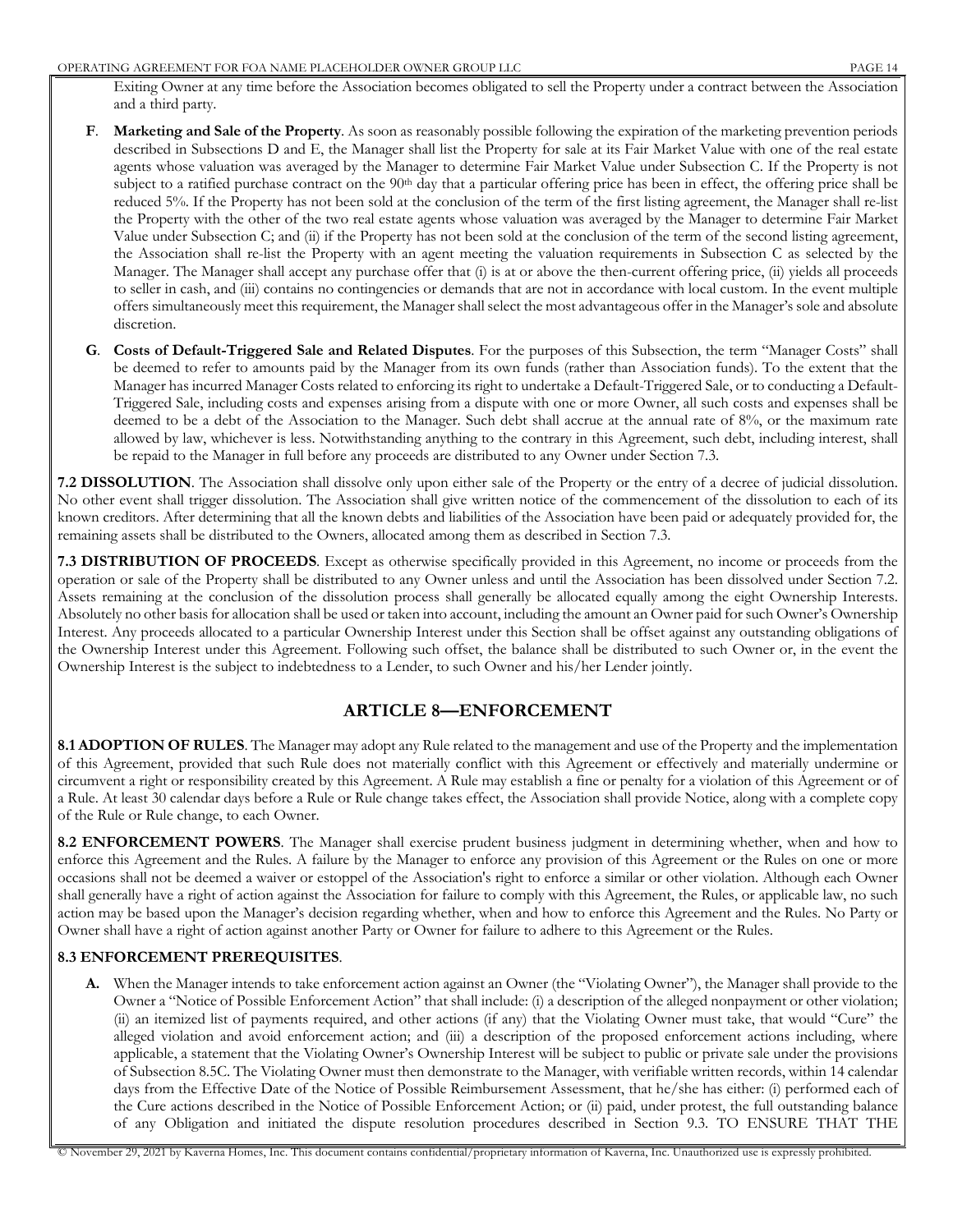ASSOCIATION ALWAYS HAS THE FUNDS IT NEEDS TO PAY ITS BILLS AND MAINTAIN THE PROPERTY, NO OWNER IS PERMITTED TO DELAY PAYMENT OF A DISPUTED OBLIGATION UNTIL AFTER THE DISPUTE IS RESOLVED; RATHER, AN OWNER WHO WISHES TO DISPUTE THE AMOUNT OR PROPRIETY OF AN OBLIGATION MAY ONLY DO SO AFTER PAYING THE FULL OUTSTANDING BALANCE. The Owner may then seek reimbursement of the disputed amount through the dispute resolution process.

- **B.** If the Violating Owner neither timely performs all Cure actions, nor timely initiates the Section 9.3 dispute resolution procedures, the Owner shall be deemed to be in Default beginning on the 14th calendar day after the Effective Date of the Notice of Possible Enforcement Action. The Manager may then pursue any or all of its Default remedies, and such Owner shall have neither the opportunity to Cure nor the opportunity to invoke the Section 9.3 dispute resolution procedures. In addition, beginning on the 15th day after the Effective Date of the Notice of Possible Enforcement Action, simple interest shall begin to accrue on the outstanding balance owed. The interest shall accrue at the annual rate of 8%, or the maximum rate allowed by law, whichever is less.
- **C.** Initiating the Section 9.3 dispute resolution procedures (after paying any disputed Obligation under protest) triggers a "Stay" of further enforcement actions pending the outcome of the dispute resolution process. If the Violating Owner commits an additional violation while a Stay is in place for the original violation, whether the subsequent violation involves the same or different acts or omissions: (i) the Manager may respond to the new violation as if no Stay were in effect; (ii) the Violating Owner shall receive a Stay with regard to the new violation only if the Violating Owner agrees to submit it to the already pending dispute resolution process; and (iii) the Stay of the new violation shall end simultaneously with the Stay of the original violation. All Stays automatically end if the Violating Owner ceases to actively pursue and/or participate in the dispute resolution process in a manner clearly indicating that the Violating Owner wishes to conclude the dispute resolution process as quickly as possible.
- **D.** No provision of this Section 8.3 shall affect or impair the ability of any Lender to take any enforcement actions with respect to its borrower under its loan documents.

**8.4 EFFECT OF PAYMENT UNDER ASSESSMENT GUARANTEE**. For the purposes of this Section, the term "Guarantor" shall mean any person (including an entity) who has agreed to guarantee the payment of Owner Assessments. The Guarantor may be Kaverna under the initial Management Agreement, a successor Manager, or any other person (including an entity). Notwithstanding anything to the contrary in this Agreement, when a Guarantor pays any portion of an Owner's Assessment, or any interest that has accrued on such Assessment, such payment shall automatically cause a total and unconditional assignment by the Association to the Guarantor of each of the Association's enforcement rights against the Owner, including the right to force a private sale as described in Subsection 8.5C. The automatic assignment shall become fully effective without the Manager or any Owner signing any other written document describing the assignment. The Owner on whose behalf the Assessment was paid shall continue to be deemed in Default even after the Guarantor has paid the Assessment, and interest shall continue to accrue (as described in Subsection 8.3B) to the same extent as it would if the Guarantor had not paid.

## **8.5 DEFAULT**.

- **A. Special Definitions**. The following initially capitalized nouns have the meanings set forth below when used in this Section 8.5: (i) "Collateral" means, with respect to any Owner, all right, title and interest of such Owner in the Association; and (ii) "Defaulting Owner" means an Owner who is in Default.
- **B. Loss of Usage Rights**. Upon Default, the Defaulting Owner shall automatically lose all usage rights for the Property, meaning that such Owner shall have no right to make usage reservations and that all usage reservations then held by such Owner shall be deemed cancelled.
- **C. General Rights and Remedies**. Following Default, the Manager shall be immediately entitled to any remedy described in this Agreement or available at law or equity, serially or concurrently. The pursuit of any of these remedies is not a waiver of the right to subsequently elect any other remedy. The "Stay", "Cure", and "pay under protest" procedures described in Section 8.3 are intended to be the exclusive means for an Owner to contest or suspend an alleged nonpayment or other violation; if an Owner fails to avail itself of these procedures, such Owner shall not be entitled to dispute or contest the violation underlying the Default, or to suspend or challenge the imposition of the Default remedies.
- **D**. **UCC Sale Rights**. In addition to the other rights and remedies available to it under applicable law, the Manager may exercise in respect of the Defaulting Owner's Collateral all the rights and remedies of a secured party on default under the applicable version of the Uniform Commercial Code. In addition, the Manager may, without Notice except as specified in this Subsection, sell the Defaulting Owner's Collateral at public or private sale, at the Manager's office or elsewhere, for cash, on credit or for future delivery, and upon such other terms as the Manager may deem commercially reasonable. Each Party agrees that, to the extent Notice of sale shall be required by law, 10 calendar days' Notice to the Owner Representative for the Ownership Interest of the time and place of any public sale or the time after which any private sale is to be made shall constitute reasonable notification. The Manager shall not be obligated to sell any Collateral regardless of Notice of sale having been given. Unless prohibited from doing so by applicable law, the Manager shall have the power to purchase the Ownership Interest for its own account by making a credit bid in the amount of the Owner's delinquencies, and then to resell such interest for its own account at a price of its choosing (subject to the provisions of this Agreement relating generally all sales of Ownership Interests). The Manager may adjourn any public or private sale by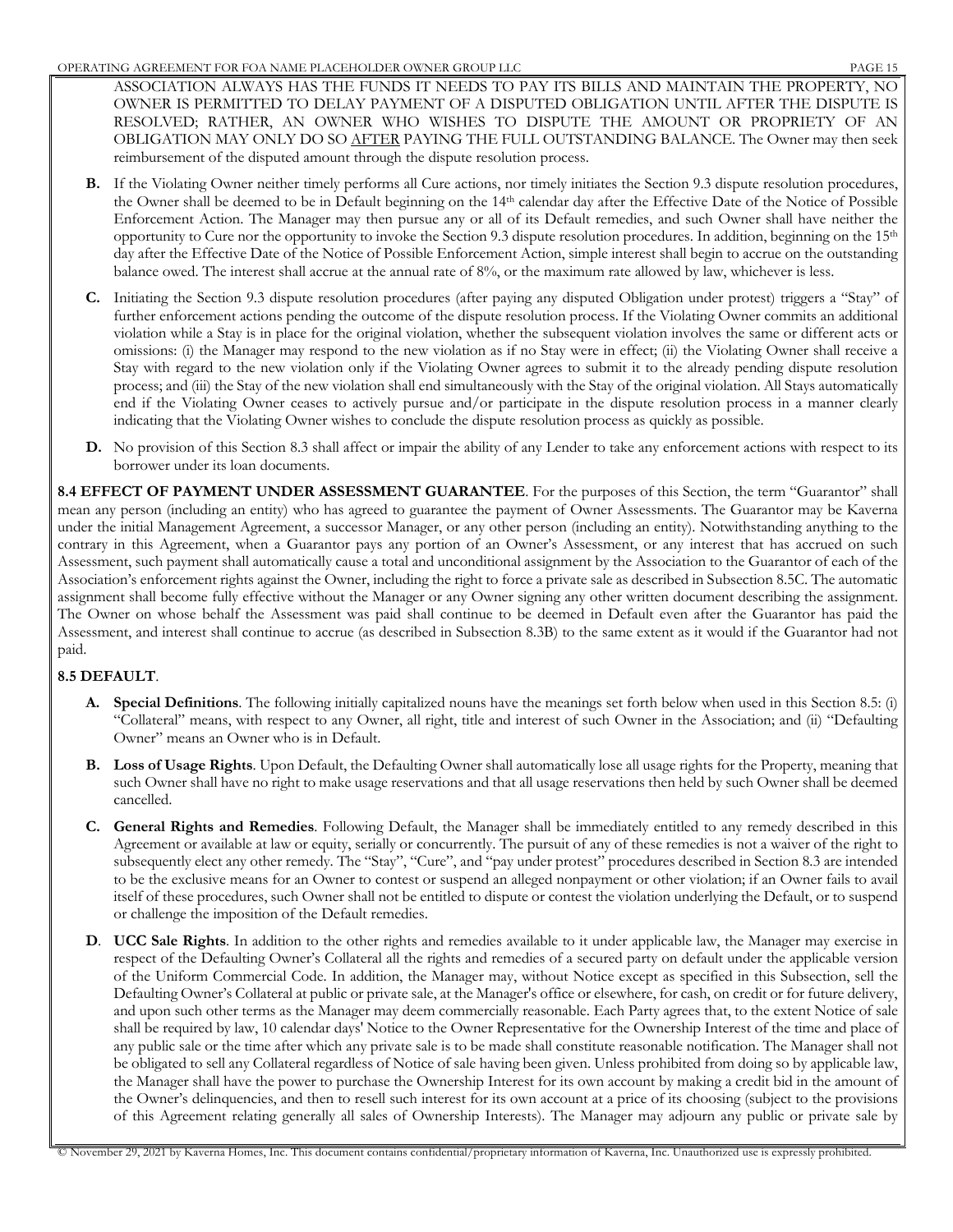announcement made at the originally fixed time and place, and such sale may, without further Notice, be made at the time and place to which it was so adjourned.

#### **8.6 SECURITY INTEREST**.

- **A. Security Characterization**. Notwithstanding anything to the contrary in the formation documents of the Association, this Agreement, or any other document related to this Agreement, it is the express intention of the organizers of the Association, and of all Parties, that each Ownership Interest be deemed a "security" as that term is used in Article 8 of the Uniform Commercial Code ("Article 8") for the purposes of applying Article 8, including but not limited to, the methods for perfecting a security interest and Lien upon an Ownership Interest. Notwithstanding the intention that each Ownership Interest be deemed a "security" under Article 8, the Association and all Parties intend and acknowledge that no interest in the Association shall be deemed a security for purposes of application of federal or state securities regulations because, among other reasons: (i) the Association is prohibited by this Agreement from engaging in rental of the Property or in any other business activities; (ii) the Association's only revenue shall be the Assessments and fees paid by Owners; and (iii) each Party has agreed that he/she has not acquired his/her interest in the Association with the expectation of obtaining an investment return from the operation of the Association or from resale of the Property.
- **B.** Creation of Security Interest. Each Owner hereby pledges and assigns to the Association and grants to the Association a security interest in and Lien upon all right, title, and interests of such Owner in and to the Owner's Collateral, to secure the Obligations of such Owner to the Association. In addition, to the extent applicable law requires each Party within a Group to grant a security interest in its interest in an Ownership Interest in order to perfect the Association's security interest in such Ownership Interest, each such Party hereby grants to the Association a security interest in and Lien upon all right, title and interest of such Party in and to the Party's Collateral. Each Party hereby represents and warrants as follows.
	- **(1)** All of the representations and warranties set forth in the Party's Party Certification are true and correct.
	- **(2)** The Party intends and understands that this Agreement creates a valid and perfected security interest for the Association in the Collateral of the Owner(s) and Ownership Interest(s) in which such Party holds an interest, securing payment of such Owner's Obligations to the Association. The Party intends and understands that the security interest for the Association in the Collateral associated with such Ownership Interest will be first in priority.
	- **(3)** As far as the Party is aware, no authorization, approval or other action by, and no notice to or filing with, any governmental authority, regulatory body or any other person or entity is required either (i) for the grant by the Party of the first priority security interest granted hereby or for the execution, delivery or performance of this Agreement by that Party, or (ii) for the perfection of or the exercise by Association of its rights and remedies.
	- **(4)** From time to time, the Party will Promptly execute and deliver all further instruments and documents, and take all further action, that may be necessary or desirable, or that the Manager may request, in order to perfect and protect any security interest granted hereby or to enable Association to exercise and enforce its rights and remedies hereunder with respect to any Collateral. The Party hereby authorizes the Manager to file one or more financing or continuation statements, and amendments thereto, relative to all or any part of the Collateral.
	- **(5)** The Party shall not change the Party's name, primary residence, or if the Party is an organization, its jurisdiction of organization or its principals, without providing to the Manager with 10 business days' prior Notice thereof. If the Party does change any of the foregoing, the Party shall Promptly provide evidence of any such change to the Manager.
	- **(6)** The powers conferred on the Association under this Subsection B and Subsection 8.5C are solely to protect its interest in the Collateral and shall not impose any duty upon it to exercise any such powers. The Association shall have no duty as to the Collateral or as to the taking of any necessary steps to preserve rights against prior parties or any other rights pertaining to the Collateral.
	- **(7)** The granting of the Lien creates a continuing security interest in the Collateral and shall (i) be binding upon the Party, his/her successors and assigns, and (ii) inure to the benefit of the Association and its successors, transferees and assigns.

**8.7 PRE-CONDITIONS FOR DEFAULT-TRIGGERED SALE**. The Manager may initiate a Default-Triggered Sale if: (i) three or more Ownership Interests have simultaneously been in Default for a period of 90 days; or (ii) the Association, the Manager, Kaverna, or any other person (including an entity), has been simultaneously holding, for a period of 90 days, three or more Ownership Interests acquired using the Default enforcement provisions of this Agreement; or (iii) three or more Ownership Interests have been simultaneously held, for a period of 90 days, by a Lender or Lenders who acquired such Ownership Interests through the default provisions of loan documents.

**8.8 LENDER PROTECTION**. The terms and conditions of this Section 8.8 shall supersede any contrary provisions contained anywhere in this Agreement and the Rules to the extent that they conflict with the provisions of this Section. For the purposes of this Section, "Lender Enforcement Action" means any judicial or non-judicial process through which a Lender enforces its Lien on an Ownership Interest.

**A. Subordination**. The Association subordinates its Lien in each Ownership Interest to any valid and perfected Lien on such Ownership Interest in favor of a Lender. No action taken by the Association or the Manager to enforce an obligation imposed by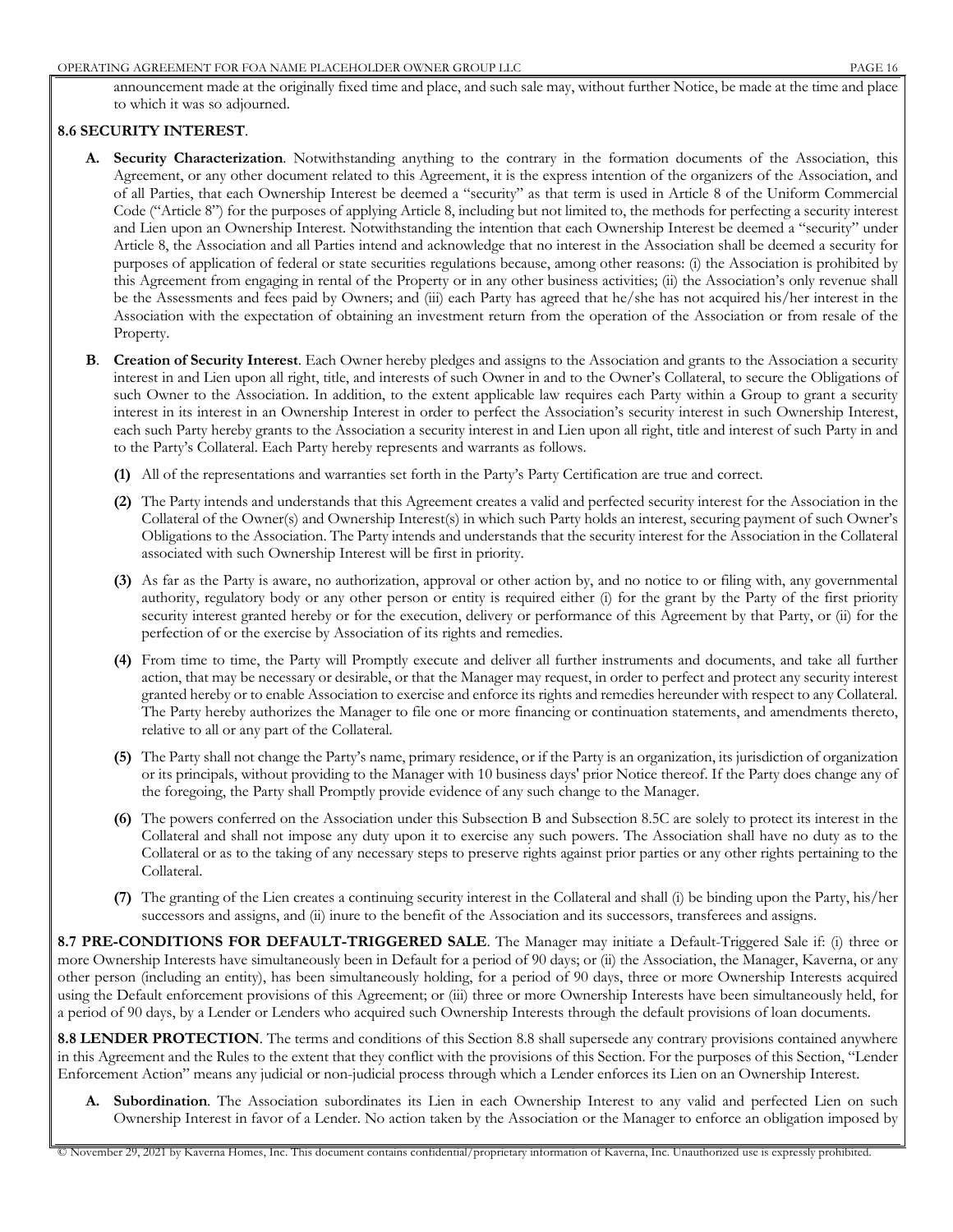this Agreement, including public or private sale under Subsection 8.5C, shall diminish, undermine or in any way affect the rights of any Lender.

- **B. Foreclosure Rights**. Each Lender shall have the right to pursue a Lender Enforcement Action provided that, as a condition of consummating any transfer pursuant to a Lender Enforcement Action, the transferee executes all documents that the Association requires to be signed by new Owners as of the date the transfer occurs. A transferee in a Lender Enforcement Action shall be entitled to all of the rights allocated by this Agreement to the Ownership Interest the transferee acquires, and such rights shall not be diminished by any prior or subsequent act or omission of the prior Owner. The transferee's title to the Ownership Interest shall be free of any Liens or claims of the Association that existed immediately prior to the transfer, and shall be obligated to pay only Assessments or other Obligations that become due and payable after the date of transfer. However, to the extent that the Lender that pursued the Lender Enforcement Action received proceeds from the transferee that exceed the amounts owed to such Lender (including attorney fees and other collection and enforcement costs), such Lender shall use such proceeds to satisfy any unpaid Obligations of the Ownership Interest, and shall not retain or distribute any portion of such excess proceeds unless and until all such Obligations have been satisfied.
- **C. Lender Protections**. The Manager shall use reasonable commercial efforts to notify each Lender of: (i) failure by its borrower to make a required payment to the Association; (ii) termination of its borrower's rights to use or derive income from the Property; (iii) commencement by the Association of any legal action against its borrower to enforce any rights or remedies provided in this Agreement; (iv) the occurrence of any loss, casualty, condemnation, or governmental action that significantly decreases or impairs the value of the Property; and (v) any lapse or cancellation of any Association insurance policy. However, failure by the Manager to provide such notification shall not constitute a breach by the Association of this Agreement or diminish the rights of the Association under this Agreement or impede the Association from enforcing this Agreement. The prior written consent of all Lenders shall be required to amend any provision of this Section 8.8. Any Lender may inspect and copy the Owner list, books of accounts, financial statements, and minutes of meetings, for any purpose reasonably related to its interests as a Lender.
- **D. Dispute Resolution**. A Lender shall not be subject to the mediation and arbitration provisions of this Agreement with respect to disputes arising as a result of any of the provisions that relate to the rights or obligations of such Lender under the Lender's loan documents or this Agreement.

## **ARTICLE 9--GENERAL PROVISIONS**

**9.1 NOTICES**. Except where expressly prohibited by law, whenever Notice is required to be given to an Owner, the Association, or the Manager, such Notice shall be deemed properly given if done so in accordance with the following provisions.

- **A. Notice to Association**. Any Notice or other communication to the Association shall be given to the Manager.
- **B. Notice to Manager**. Any Notice or other communication to the Manager shall be given via an email transmission to the email address most recently provided by the Manager to the sender.
- **C. Notice to Owner**. Notices shall be considered properly given to an Owner when they are properly given to such Owner's Owner Representative.
- **D. Notice to Owner Representative**. Notice to an Owner Representative may be given via email transmission to the email address most recently provided by the Owner Representative to the Manager. Each Party hereby agrees that, during periods while he/she is acting as an Owner Representative, Notices may be transmitted to him/her via email. It shall be the responsibility of each Owner Representative (i) to regularly monitor his/her email communication, and (ii) to provide Notice to the Manager when his/her email address changes. Under no circumstances shall the Association or the Manager be responsible for the consequences when an Owner Representative fails to receive a Notice because the intended recipient either (i) failed to check his/her email account at least once every seven calendar days, or (ii) has failed to timely provide Notice to the Manager of a change to his/her email address.
- **E. Procedure When Law Deems Email Notice Inadequate**. Where Notice by email is expressly made inadequate by operation of law, or in other instances at the discretion of the sender, Notice to the Manager or an Owner Representative may be given via any reputable delivery service, with return receipt requested, sent to the mailing address last provided by the recipient to the sender.
- **F. Effective Date of Notice**. The Effective Date of an email Notice shall be three calendar days after emailing, unless otherwise specifically provided or unless the context requires a different time limit to apply. The Effective Date of a Notice given under Subsection E shall be the earlier of the following: (i) the date delivery of the Notice is made as established in a return receipt provided by the delivery service; or (ii) seven days after the Notice is sent.

**9.2 JURISDICTION AND APPLICABLE LAW**. All Parties, the Association, and the Manager agree that this Agreement, and the relationship among the Parties relating to the Property and the Association, shall be entirely subject to, and governed by, the law of the State of Delaware. Except as otherwise provided in the Arbitration provisions of this Agreement, each Party, the Association, and the Manager, hereby consents to the exclusive jurisdiction of the state and federal courts sitting in Delaware in any action on a claim arising out of, under or in connection with this Agreement, the Rules, or the Property. Each Party expressly waives any right he/she/it may have to any protection afforded by the law of the Dominican Republic; however, the Association may proceed under Dominican Republic law, if necessary, to evict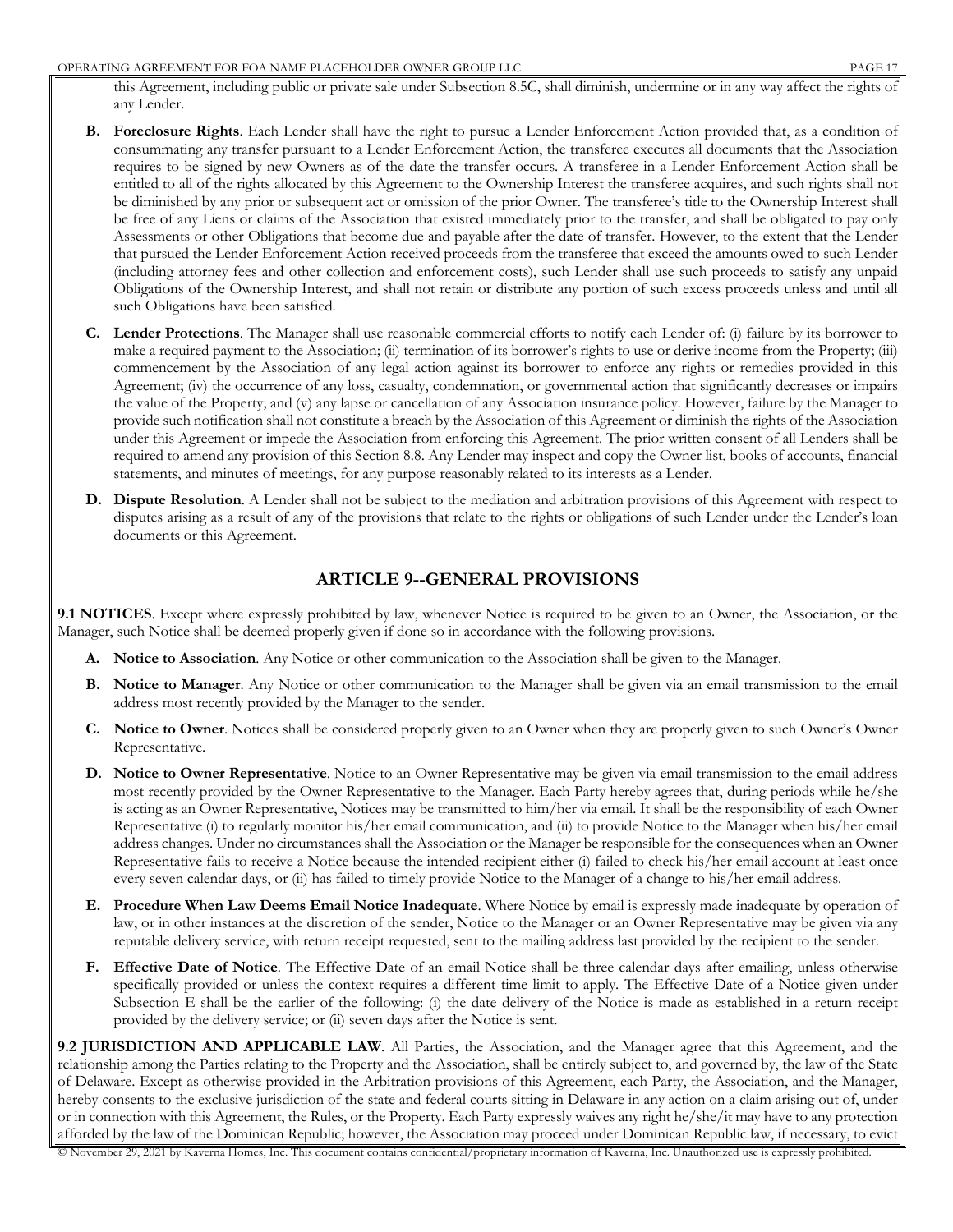or eject a person from the Property, or to prevent a person from accessing the Property, if that person is using, or is likely to use, the Property in violation of this Agreement. Each Party further agrees that: (i) personal jurisdiction over such Party may be accomplished by service of process by registered or certified mail addressed to the Party at the address shown in the Party's Party Certification, or at such other address as such Party has specifically designated as his/her address for service of process in a Notice to the Manager Effective at least 10 calendar days before such process is actually mailed, and that when so made shall be as if served personally within the State of Delaware.

#### **9.3 DISPUTE RESOLUTION.**

- **A. Agreement To Limit Dispute Resolution Options**. While the Parties recognize the need for a dispute resolution mechanism, they recognize that dispute resolution procedures are expensive and potentially disruptive to the shared use, operation and disposition of the Property. Accordingly, the Parties have agreed to certain measures to limit the circumstances under which the Association and the Parties can invoke dispute resolution, and the venues for dispute resolution procedures. In this regard, the Parties have agreed as follows. A Party may invoke binding arbitration only in the following situations: (i) under the circumstances, and within the time frames, described in Section 8.3; or (ii) to take action against the Manager and/or the Association for failure to comply with this Agreement, the Management Agreement, or applicable law. Except as otherwise provided in Subsection B, no Party shall initiate an action against another Party, and Owner, the Association, or the Manager, in a court of law or equity in any jurisdiction. No Owner or Party shall attempt to stop or prevent an Association or Manager enforcement action in a court of law or equity in any jurisdiction.
- **B. Binding Arbitration**. Arbitration is a method of resolving a dispute by delegating decision-making authority to a neutral individual or panel. When arbitration is permitted or required under this Agreement, it shall be conducted by the American Arbitration Association ("AAA"), under its then-current Commercial Arbitration Rules, in Dover, Delaware. Arbitration shall be pursued to conclusion as quickly as reasonably possible, and judgment on an arbitration award may be entered in any court having jurisdiction. When a Party refuses to appear and/or participate in an arbitration proceeding, or otherwise obstructs the arbitration process, the Association, the Manager, or any other party may petition a court of competent jurisdiction for an order compelling good faith participation, and the court shall award all expenses, including attorney fees, incurred by a party so petitioning unless it finds that the party against whom the petition is filed acted with substantial justification or that other circumstances make the imposition of such expenses unjust. However, the preceding sentence shall not be interpreted to require the any party to make such a petition as a prerequisite to the imposition of a default judgment, or any other judgment, by an arbitrator. Nothing contained in this Subsection shall be construed to restrict or limit the right of a party to seek a fee and cost award pursuant to Section 9.5.

**9.4 INDEMNIFICATION**. Absent gross negligence, intentional misconduct or fraud, the Association shall indemnify the Manager for reasonable defense costs, including reasonable attorney fees, for any claim based upon a wrongful act or omission in the scope of its duties on behalf of the Association. The Association shall advance such costs in all instances (including where gross negligence, intentional misconduct or fraud are alleged), but shall be entitled to recover the entirety of such costs in instances where gross negligence, intentional misconduct or fraud are proven, even where other causes of action have been stated and regardless of the disposition of any such other cause of action. Nothing in this Section shall be interpreted to require that the Association indemnify its Manager for any liability and expenses other than defense costs under any circumstances; however, if the Association wishes to settle a claim against a Manager for which the Association is providing defense costs, and the accused person refuses to allow the settlement, the Association shall (i) cease to be responsible for any defense costs in connection with such claim, and (ii) be entitled to full reimbursement from such accused person for all amounts previously expended on the defense.

**9.5 ATTORNEY FEES**. Should any dispute related to this Agreement or the Property result in litigation or arbitration, the prevailing party in such dispute shall be entitled to recover all reasonable fees, costs and expenses of enforcing any right of the prevailing party, including without limitation, reasonable attorney fees and expenses, all of which shall be deemed to have accrued upon the commencement of such action and shall be paid whether or not such action is prosecuted to judgment. Any judgment or order entered in such action shall contain a specific provision providing for the recovery of attorney fees and costs incurred in enforcing such judgment and, in the case of a dispute relating to nonpayment of an Obligation, an award of prejudgment interest from the date of the nonpayment at the maximum rate allowed by law. For the purposes of this Section: (i) attorney fees shall include, without limitation, fees incurred in post-judgment motions, contempt proceedings, garnishment, levy, and debtor and third-party examinations, and discovery; and (ii) prevailing party shall mean the party who is determined in the proceeding to have prevailed or who prevails by dismissal, default or otherwise. Notwithstanding anything to the contrary in the preceding sentences, each Owner shall pay to the Manager, immediately upon demand, all costs and expenses, including reasonable fees and expenses of attorneys and other professionals, that the Manager incurs in connection with any and all of the following: (i) protecting or enforcing the Association's security interest in any of such Owner's Collateral; (ii) collecting the Obligations of such Owner; (iii) except as otherwise provided in Article 8, defending or in any way addressing claims made or litigation initiated against the Association that relate to the behavior such Owner's Invitees; and (iv) representing the Association in connection with any bankruptcy case or insolvency proceeding involving such Owner or such Owner's Collateral.

**9.6 OTHER GENERAL PROVISIONS**. Except as specifically provided in this Agreement, no Party shall have the right to assign any of such Party's rights or to delegate any of such Party's duties under this Agreement without the written consent of the Manager. Time is expressly declared to be of the essence in this Agreement. Any Association rights waiver shall exist only if explicitly stated in a written document signed by the Manager. No rights of the Association or the Manager shall be implicitly waived, and no waiver by the Association or the Manager of any breach of this Agreement or the Rules shall constitute a waiver of any subsequent breach of the same or different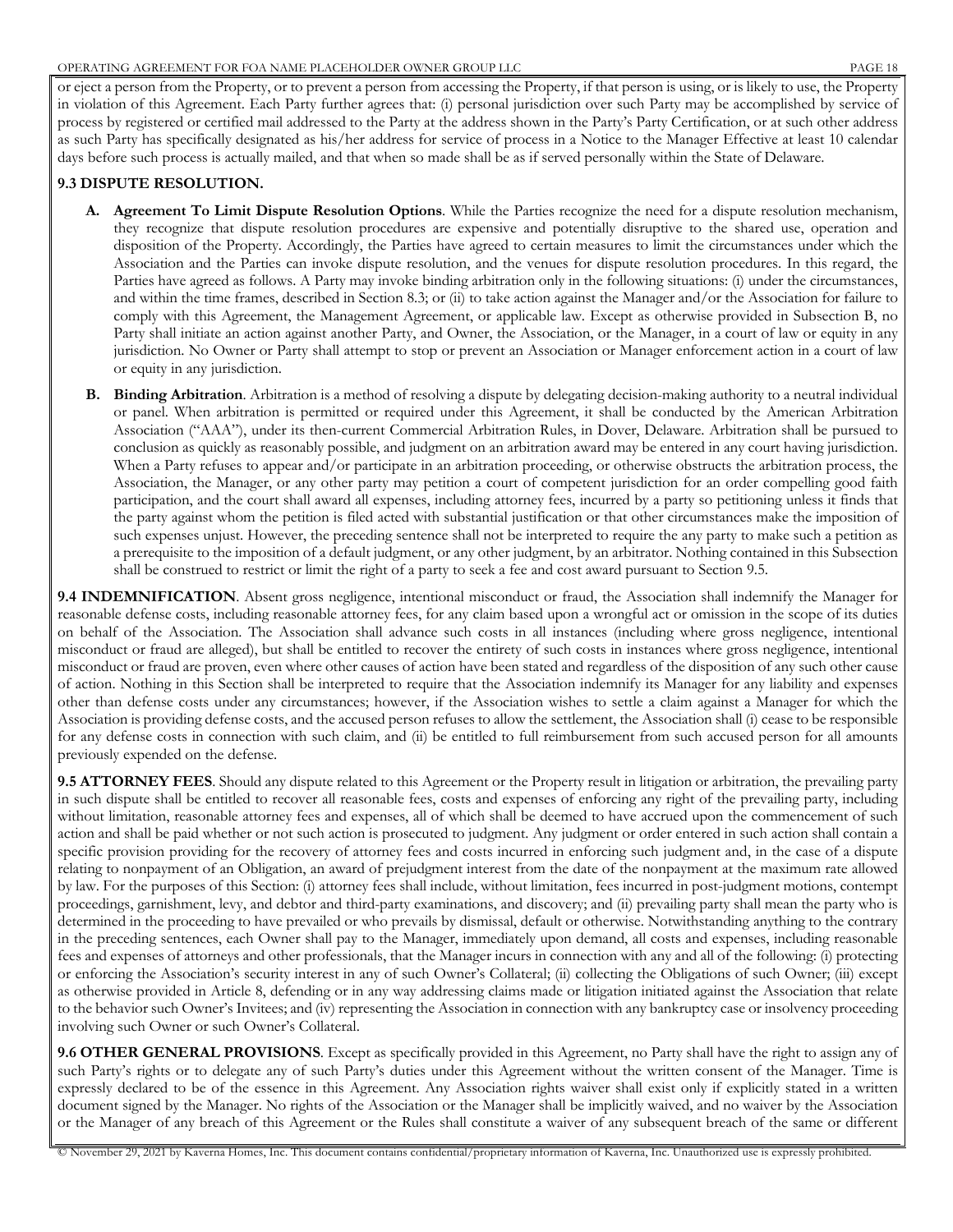provision of this Agreement or the Rules. This Agreement and the Management Agreement contain the entire agreement of the Parties relating to any matter regarding the Property and the Association as of the date the Property is acquired by the Association; any prior or contemporaneous written or oral representations, modifications or agreements regarding these matters, including but not limited to those contained in any purchase agreement or preliminary commitment related to the Property, shall be of no force and effect unless contained in a subsequently dated, written document expressly stating such representation, modification or agreement, signed by each party alleged to be bound. All pronouns shall be deemed to refer to the masculine, feminine, or neuter, singular or plural, as the context in which they are used may require. All headings are inserted only for convenience and ease of reference and are not to be considered in the interpretation of any provision. Numbered or lettered articles, sections and subsections refer to articles, sections and subsections of this Agreement unless otherwise expressly stated. In the event any claim is made by any Party relating to any conflict, omission or ambiguity in this Agreement or the Rules, no presumption or burden of proof or persuasion shall be implied by virtue of the fact that the document was prepared by or at the request of a particular party. If any provision of this Agreement or the Rules, or the application of such provision to any person or circumstance, shall be held invalid, the remainder of this Agreement or the Rules, or the application of such provision to persons or circumstances other than those to which it is held invalid, shall not be affected. This Agreement may be executed in two or more counterparts, each of which shall be deemed an original, but all of which shall constitute one and the same instrument.

**CERTIFICATE OF ADOPTION**. By signing below, the Manager certifies that this Operating Agreement has been adopted by the Association on the date adjacent to the Manager' signature. By signing the attached Owner Signature Pages, each Owner acknowledges that this Agreement has been adopted by the Association as its Operating Agreement, and certifies that he/she has read and understood this Agreement and agrees to be bound by each of its terms.

DATE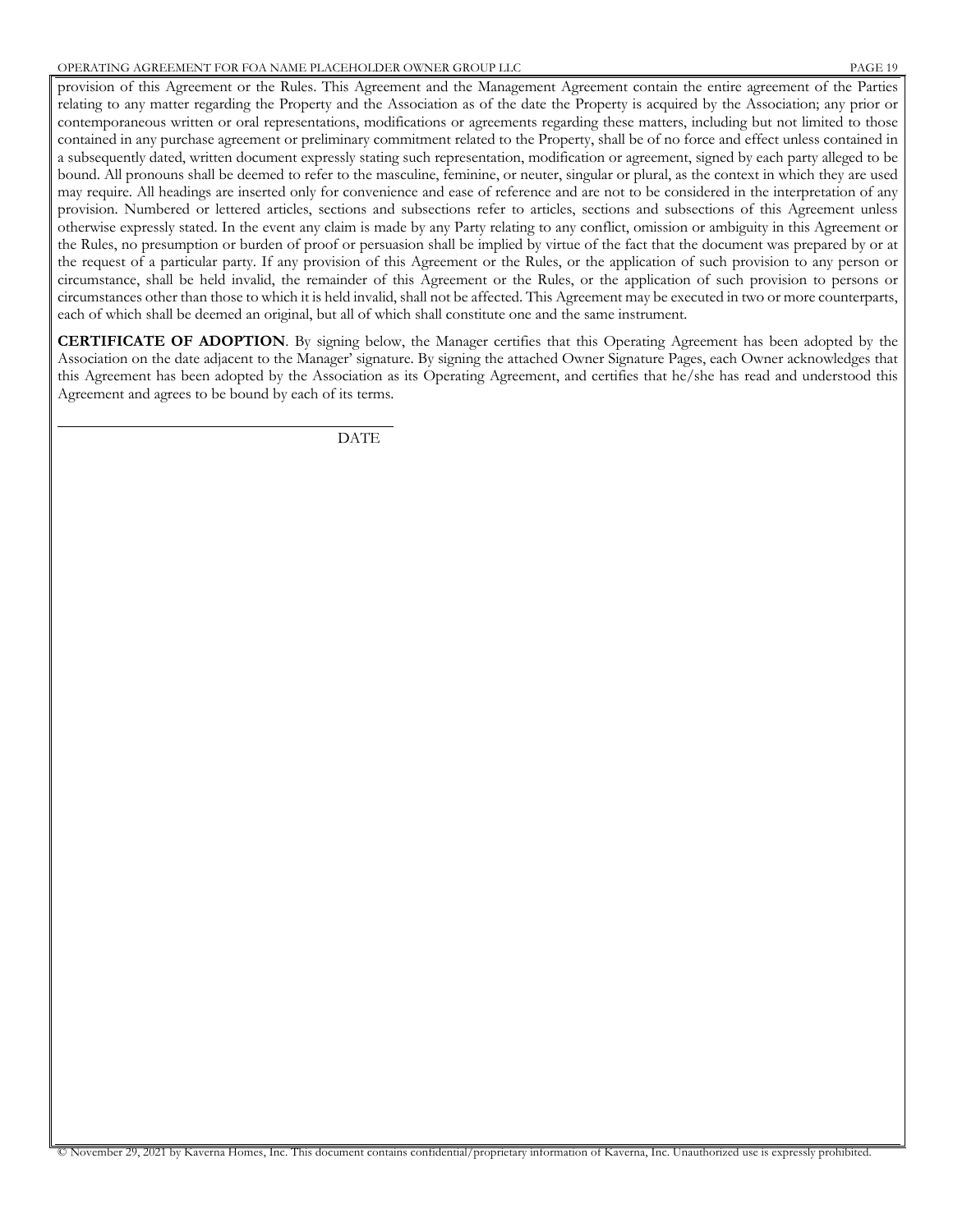## **OWNERSHIP SIGNATURE PAGE—OWNERSHIP INTEREST \_\_\_\_**

[USE SEPARATE SHEET FOR EACH OWNERSHIP INTEREST]

By signing below, the undersigned acknowledges that this Agreement has been adopted by the Association as its Operating Agreement, and certifies that he/she has read and understood this Agreement and agrees to be bound by each of its terms.

| PRINTED NAME OF PERSON OR ENTITY:                                                                                                  |             |  |  |  |  |  |  |
|------------------------------------------------------------------------------------------------------------------------------------|-------------|--|--|--|--|--|--|
| SIGNATURE AND DATE:<br>INITIALS:                                                                                                   | <b>DATE</b> |  |  |  |  |  |  |
| PRINTED NAME OF PERSON OR ENTITY:<br>SIGNATURE AND DATE:<br><u> 1989 - Johann Barbara, martxa alemaniar arg</u><br>INITIALS:       | <b>DATE</b> |  |  |  |  |  |  |
| PRINTED NAME OF PERSON OR ENTITY:<br>SIGNATURE AND DATE:<br>INITIALS:                                                              | <b>DATE</b> |  |  |  |  |  |  |
| OWNER REPRESENTATIVE FOR THIS OWNER:<br><b>OWNER REPRESENTATIVE EMAIL ADDRESS:</b><br><b>OWNER REPRESENTATIVE MAILING ADDRESS:</b> |             |  |  |  |  |  |  |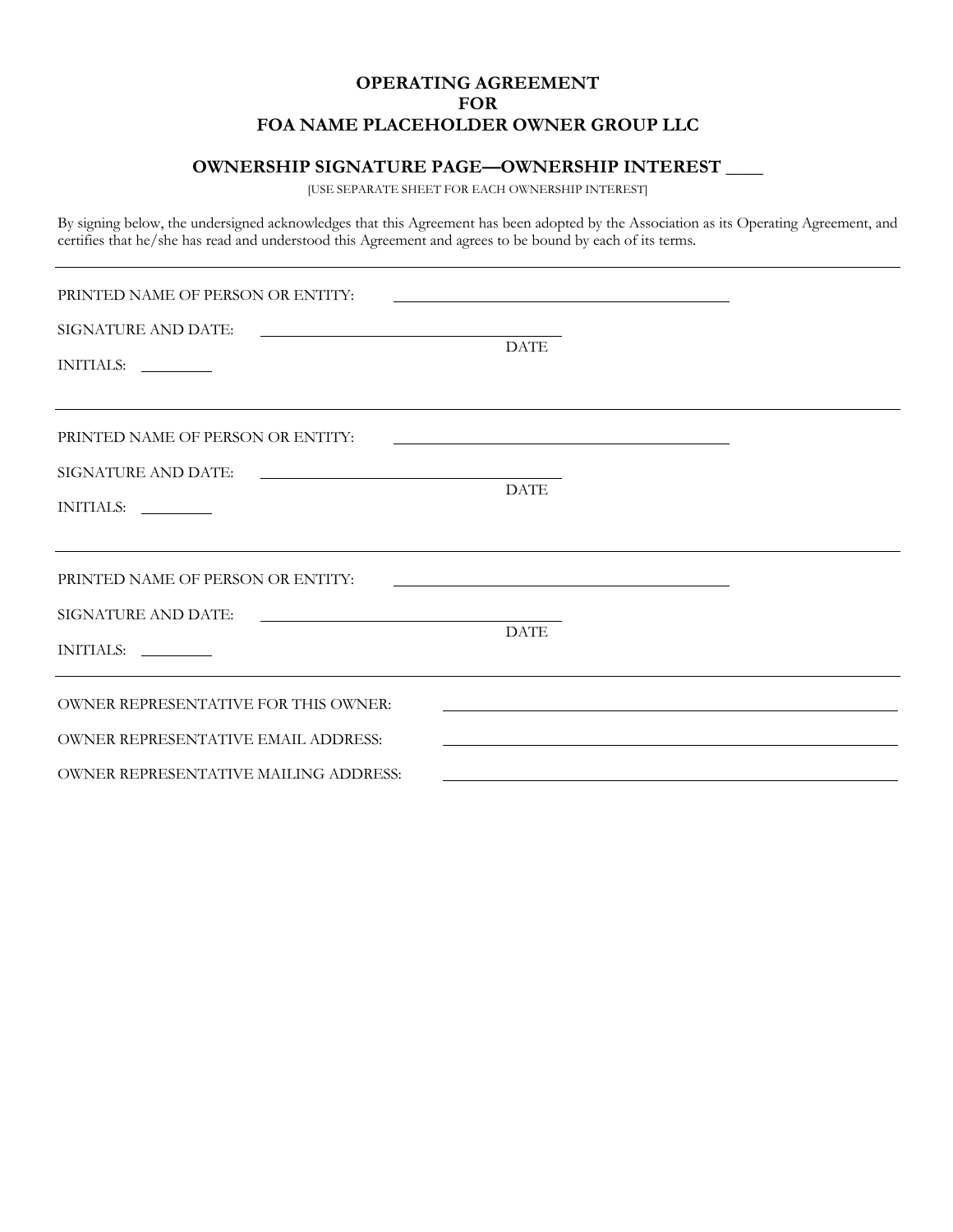## **EXHIBIT A—PARTY CERTIFICATION FORM**

This Party Certification (the "Certification") is delivered by the undersigned to FOA NAME PLACEHOLDER OWNER GROUP LLC (the "Association") in connection with, and as a condition to, Party's purchase of an Ownership Interest in the Association or Party's purchase of an interest in an Ownership Interest if Party is part of a Group that is an Owner. Party hereby represents, warrants, and certifies to the Association, and agrees as follows:

1. Party is a \_\_\_\_\_\_\_\_\_\_\_\_\_\_\_\_\_\_\_\_\_\_\_\_\_\_\_\_\_\_\_(specify "individual" or type of entity such as "trust" or "limited liability company")

2. If Party is an individual, provide: Full Name

Full Name of Spouse/DP

Primary Residence

Attach a true and correct copy of (i) such Party's current driver's license or passport, and (ii) a utility bill showing the same address for both service and billing.

Such Party shall not change its name or primary residence without providing the Association with 10 business days' prior written notice thereof. If such Party does change any of the foregoing, such Party shall Promptly provide evidence of any such change to the Association.

| 3. If Party is an entity, provide: | Full Entity Name                                                                         |  |
|------------------------------------|------------------------------------------------------------------------------------------|--|
|                                    | Place of Formation<br><b>Official Entity Address</b>                                     |  |
|                                    | Full Name of<br>Registered Agent or<br>Responsible Individual<br>Address of Person Above |  |

Such Party shall not change its name, organization, or its chief executive office, without providing the Association with 10 business days' prior written notice thereof. If such Party does change any of the foregoing, such Party shall Promptly provide evidence of any such change to the Association.

Signature **DATE** Printed Name of Signer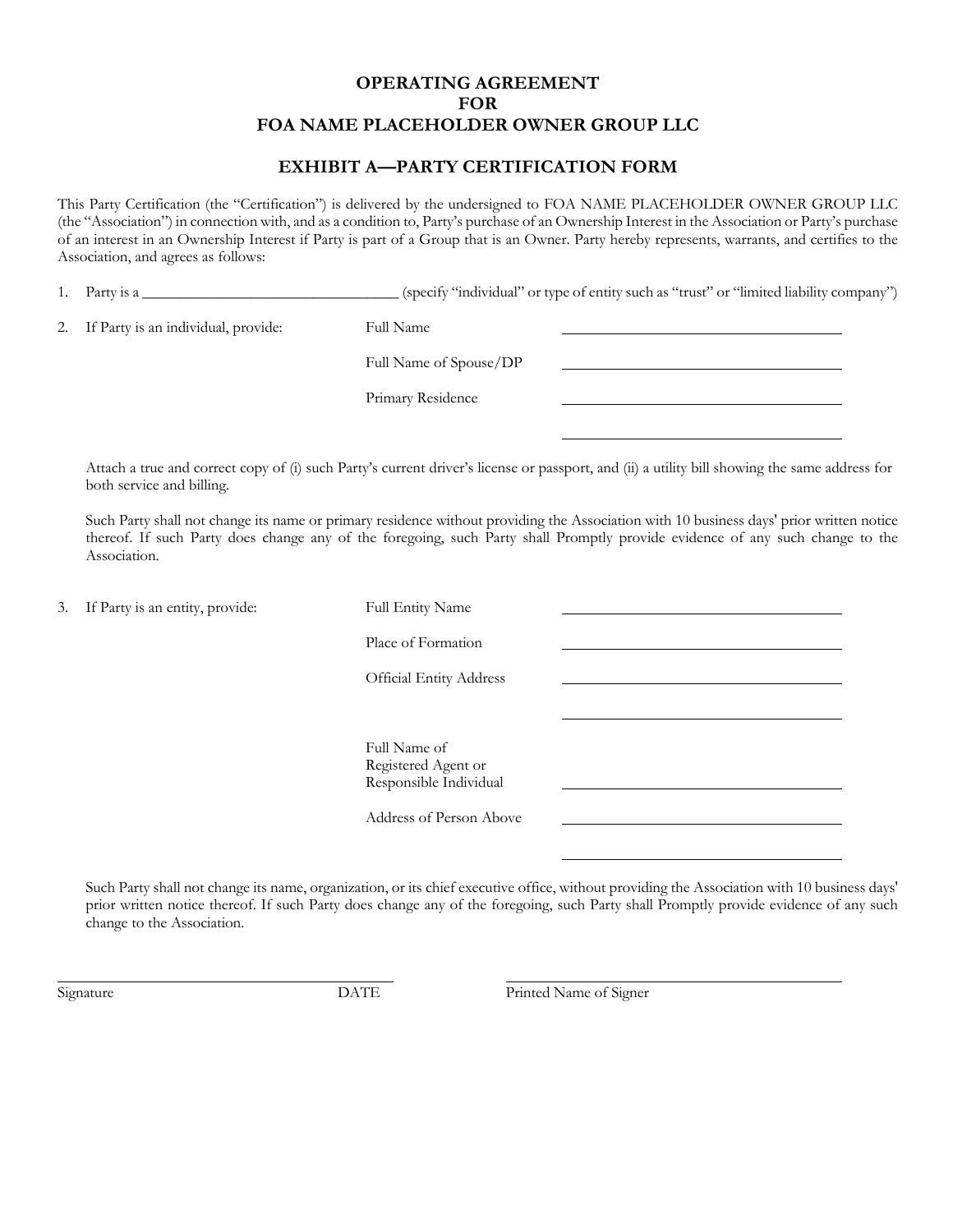# **EXHIBIT B—FORM OF OWNERSHIP CERTIFICATE**

[NEXT PAGE]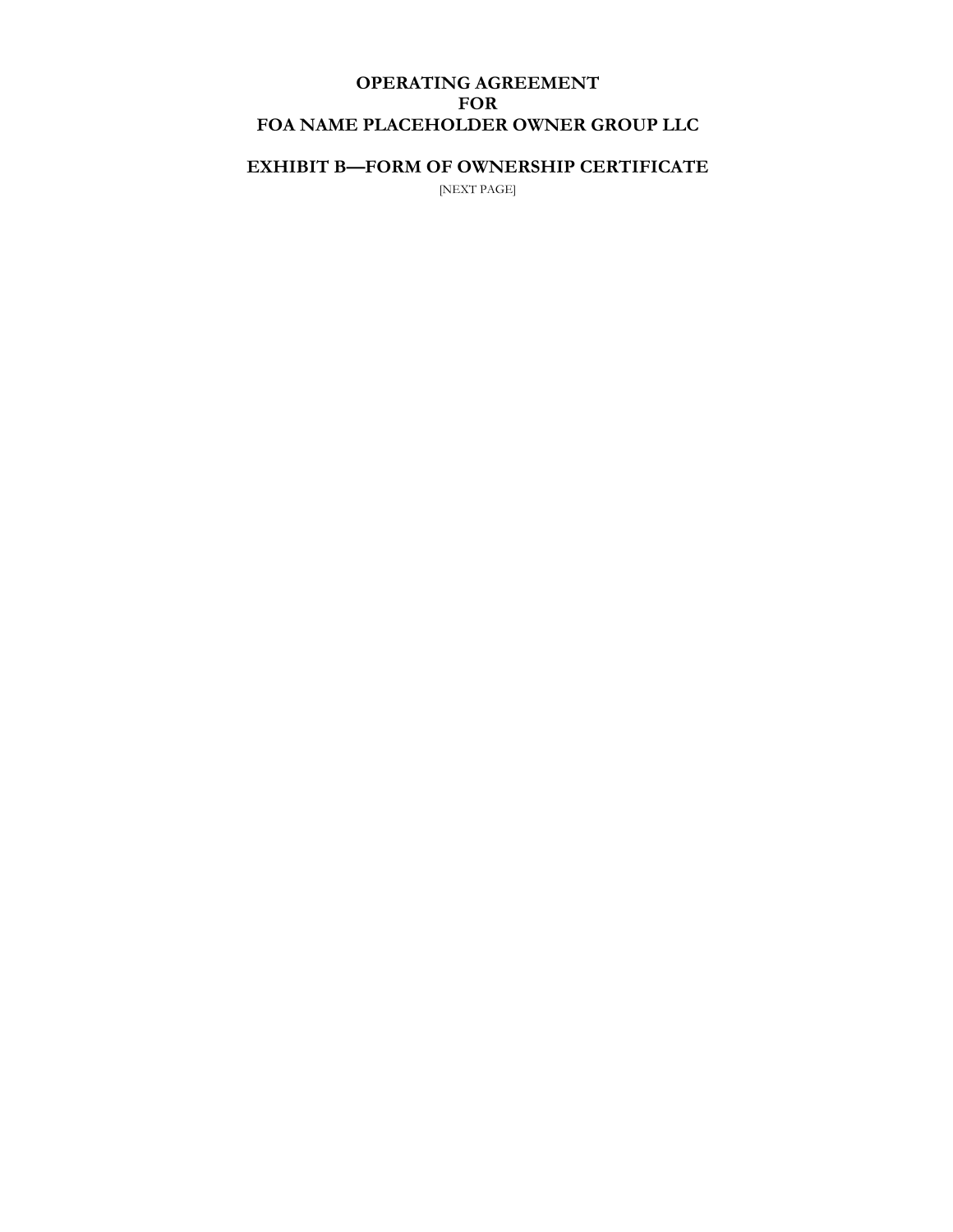|                |                                      |                             |                                                                                                                                       |                                                                                                                                             |                                                                                                                                                                  |                                                                                                                                                                                                                                                 |                                                                                                                           |                                          |           | $\blacktriangle$       |                       |
|----------------|--------------------------------------|-----------------------------|---------------------------------------------------------------------------------------------------------------------------------------|---------------------------------------------------------------------------------------------------------------------------------------------|------------------------------------------------------------------------------------------------------------------------------------------------------------------|-------------------------------------------------------------------------------------------------------------------------------------------------------------------------------------------------------------------------------------------------|---------------------------------------------------------------------------------------------------------------------------|------------------------------------------|-----------|------------------------|-----------------------|
|                |                                      |                             |                                                                                                                                       |                                                                                                                                             |                                                                                                                                                                  |                                                                                                                                                                                                                                                 |                                                                                                                           |                                          |           |                        |                       |
|                |                                      |                             |                                                                                                                                       |                                                                                                                                             |                                                                                                                                                                  |                                                                                                                                                                                                                                                 |                                                                                                                           |                                          | Date      |                        |                       |
|                |                                      |                             |                                                                                                                                       |                                                                                                                                             |                                                                                                                                                                  |                                                                                                                                                                                                                                                 |                                                                                                                           |                                          |           |                        |                       |
|                |                                      |                             |                                                                                                                                       |                                                                                                                                             |                                                                                                                                                                  |                                                                                                                                                                                                                                                 |                                                                                                                           |                                          |           |                        |                       |
|                |                                      |                             |                                                                                                                                       |                                                                                                                                             |                                                                                                                                                                  |                                                                                                                                                                                                                                                 |                                                                                                                           |                                          |           |                        |                       |
|                |                                      |                             |                                                                                                                                       |                                                                                                                                             |                                                                                                                                                                  |                                                                                                                                                                                                                                                 |                                                                                                                           |                                          |           |                        |                       |
|                | FOA NAME PLACEHOLDER OWNER GROUP LLC |                             | $\_$ is / are the holder (s) of Ownership Snierest $\_$                                                                               |                                                                                                                                             |                                                                                                                                                                  |                                                                                                                                                                                                                                                 |                                                                                                                           |                                          |           | Drinted Name of Øigner |                       |
|                |                                      |                             |                                                                                                                                       |                                                                                                                                             |                                                                                                                                                                  |                                                                                                                                                                                                                                                 |                                                                                                                           |                                          | Signature |                        |                       |
|                |                                      | <b>WNERSHIP CERTIFICATE</b> |                                                                                                                                       |                                                                                                                                             |                                                                                                                                                                  |                                                                                                                                                                                                                                                 |                                                                                                                           |                                          |           |                        |                       |
|                |                                      |                             |                                                                                                                                       |                                                                                                                                             |                                                                                                                                                                  |                                                                                                                                                                                                                                                 |                                                                                                                           |                                          |           |                        |                       |
|                |                                      |                             |                                                                                                                                       |                                                                                                                                             |                                                                                                                                                                  |                                                                                                                                                                                                                                                 |                                                                                                                           |                                          |           |                        | $\frac{1}{2}$         |
|                |                                      |                             |                                                                                                                                       |                                                                                                                                             |                                                                                                                                                                  |                                                                                                                                                                                                                                                 |                                                                                                                           |                                          |           |                        |                       |
|                |                                      |                             |                                                                                                                                       |                                                                                                                                             |                                                                                                                                                                  |                                                                                                                                                                                                                                                 |                                                                                                                           |                                          |           |                        | $\blacktriangleright$ |
| $\blacksquare$ |                                      |                             |                                                                                                                                       |                                                                                                                                             |                                                                                                                                                                  |                                                                                                                                                                                                                                                 |                                                                                                                           |                                          |           |                        | W                     |
|                |                                      |                             |                                                                                                                                       |                                                                                                                                             |                                                                                                                                                                  |                                                                                                                                                                                                                                                 |                                                                                                                           |                                          |           |                        |                       |
|                |                                      |                             |                                                                                                                                       |                                                                                                                                             |                                                                                                                                                                  |                                                                                                                                                                                                                                                 |                                                                                                                           |                                          |           |                        |                       |
|                |                                      |                             |                                                                                                                                       |                                                                                                                                             |                                                                                                                                                                  |                                                                                                                                                                                                                                                 |                                                                                                                           |                                          |           |                        |                       |
|                |                                      |                             |                                                                                                                                       |                                                                                                                                             |                                                                                                                                                                  |                                                                                                                                                                                                                                                 |                                                                                                                           |                                          |           |                        |                       |
|                |                                      |                             | in the timited liability company named above (the "Lisociation") organized under the laws of the Date of<br>This is to certify that _ | Delaware, and is entitled to the full rights of such Ownership Interest as described in the Lissociation's Operating<br><u> Sy</u> reement. | This Ownership Interest may be pledged as security for an obligation, but only in strict compliance with the requirements imposed by the Operating<br>Agreement. | This Ownership Certificate and the Ownership Interest represented hereby are (i) issued and shall be held subject to the provisions of the<br>Association's Operating Agreement, and (ii) transferable only in accordance with al<br>Agreement. | This "Certificate shall be deemed a valid original if it bears the original signature of the Lissociation Manager serving | on the date of the signature is affixed. |           |                        |                       |
|                |                                      |                             |                                                                                                                                       |                                                                                                                                             |                                                                                                                                                                  |                                                                                                                                                                                                                                                 |                                                                                                                           |                                          |           |                        |                       |
|                |                                      |                             |                                                                                                                                       |                                                                                                                                             |                                                                                                                                                                  |                                                                                                                                                                                                                                                 |                                                                                                                           |                                          |           |                        |                       |
|                |                                      |                             |                                                                                                                                       |                                                                                                                                             |                                                                                                                                                                  |                                                                                                                                                                                                                                                 |                                                                                                                           |                                          |           |                        |                       |